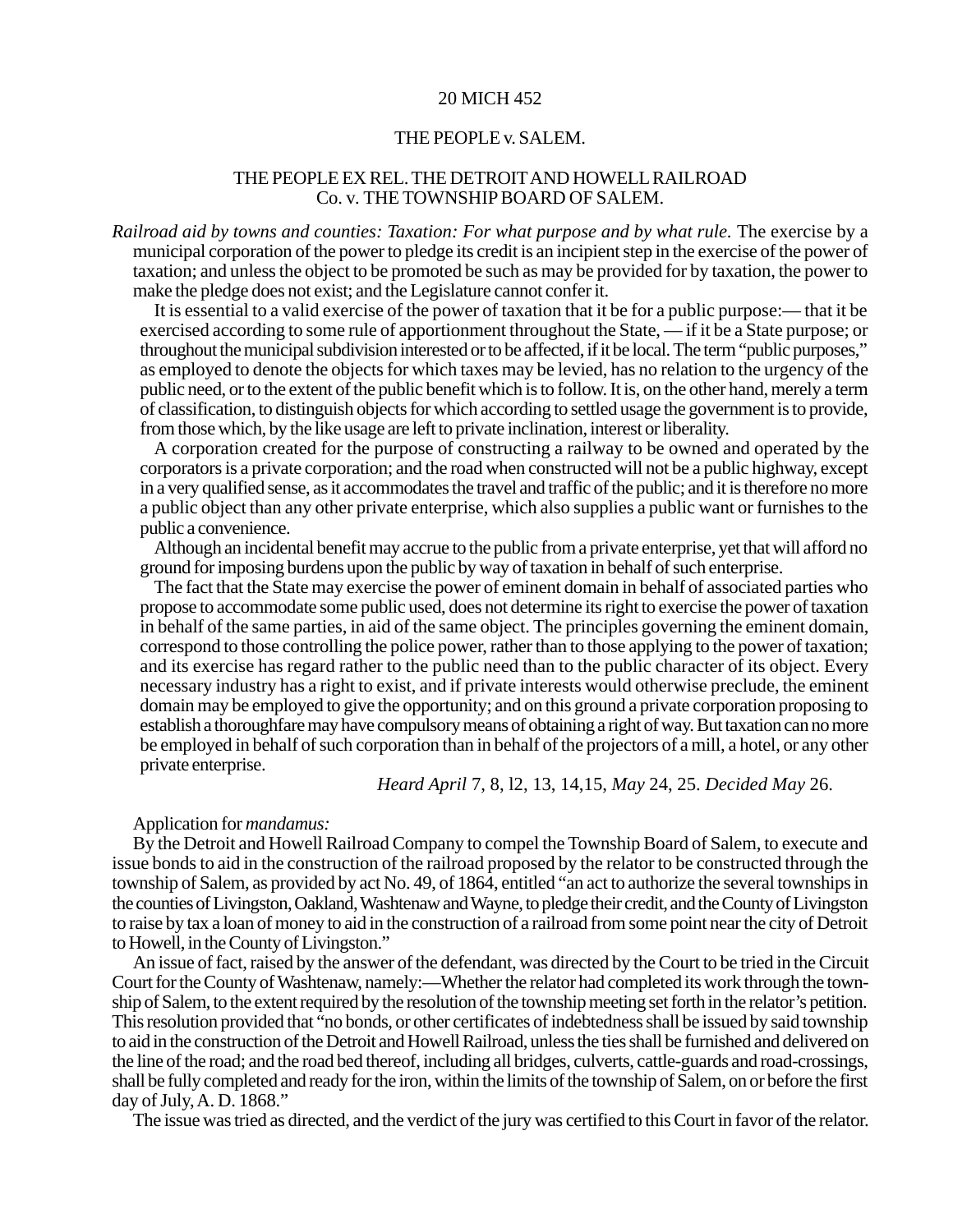### *H. J. Beakes* and *G. V. 1V. Lothrop,* for defendants.

Townships have no power at common law, or under the general statutes of this State, to pledge their credit or make donations to private corporations or to individuals. They can exercise no powers except such as they enjoy by prescription, or are specially conferred upon them by statute*.*—*Lafayette v. Cox, 5 Ind., 38; People v. Supervisors of Blackman, 14 Mich., 336, 338; Cooper v. Alden, Harr. Ch., 86; Stetson v. Kempton, 13 Mass., 271, 278; Beatty v. Lessee of Knowles, 4 Peters, 152, 163; Sedgwick on Const. Law, 340, 341, 342, 346, 351 to 356; Pa. R. R. Co. v. Canal Commissioners, 21 Penn., 9; People v. Albany, 11 Wend., 544; 11 Pick., 396; 12 ib., 227; 19 ib., 485, 487; 1 Metcalf 284,* 287.—A township cannot appropriate money to celebrate the 4th day of July.—2 *Denio, 110; Hood v. Lynn, 1 Allen, 103; New London v. Brainard, 22 Conn., 552*.—Nor to celebrate the surrender of Cornwallis.—*Tash v. Adams, 10 Cush., 252*.—Nor to vote money for the purchase of uniforms for an artillery company.—*Claflin v. Hopkinton, 4 Gray, 502*.—Nor can a town be held liable on its corporate vote to pay the expenses of a field driver in defending a suit for taking up and impounding cattle running at large contrary to law.— *Vincent v. Nantucket, 12 Cushing, 105, 106*.—All the authorities which assert that towns may exercise the power in question seem to base the right entirely on special enabling statutes*.—Bridgeport v. H. R. R. Co., 15 Conn., 501; 49 Pa. State, 193; 19 Ill., 309; 36 Ala., 438; 2 Jones Eq., 144; 1 Sneed, 698.*

The Detroit and Howell Railroad Company is a private corporation.—*A. & A. on Corp.,* § *31, 32; 1 Red. on Railways, 53, 54, 3d ed; Dartmouth College v. Woodward, 4 Wheat., 468, 494; Whiting v. C. R. R. Co., Wisconsin Sup. Ct. Reported 1 Chicago Legal News, 378; State v. County of* Wa*pello, 13 Iowa, 400–12; Hansen v. Vernon, Iowa Sup. Ct., April term, 1869, in Western Jurist, June 1869, 150; 21 Penn. St. 169, per Black, C. J.; 21 Penn. St., 182 per Woodward, J.*

The Constitution prohibits the legislation in question.

1. A construction of Sections 3, 6, 8, and 9, of Article XIV, which shall leave it in the power of the Legislature to authorize or compel each city and township in the State to grant or loan its credit to, or subscribe to the stock of railroad companies or other corporations to the amount of a fixed and uniform percentage of the assessed valuation of property taxable therein, would render these sections nugatory.

State taxes are apportioned, in theory at least, among the cities and townships according to the amount of taxable property therein, and are collected by the city and township officers. The argument for the power in question seems to require the maintenance of this proposition: that what the State as a whole cannot do, *it* may compel its constituent parts to do in the same proportion as would have fallen to their respective shares, if the State *eo nomine* had done it. In other words, if the power in question exists, *the State* by *its* Legislature may, under the guise of a township tax or loan, make precisely the same loans or donations to private corporations, and create precisely the same public burdens, and subject each tax payer in the State to precisely the same taxation as if there were no such limitations to legislative power.

The meaning of "works of internal improvement," as used in this Constitution was railroads and canals and enterprises of that character.—*Act 104 of 1839; Act 116 of 1839; Act 63 of 1840, &c.,* See *State v. Wapello Co., 13 Iowa, 388,* and *People ex rel. McCagg v. Mayor, &c., of Chicago, in Illinois Sup. Ct., Sept. 1869, reported Chicago Legal News 2, 3, for construction of similar constitutional provisions in those States.—*If the *State* compels townships to issue their bonds for the construction of railroads, is it not engaged in carrying on works of internal improvement?" The township of itself has no power to engage in any such work. What the township does in the matter it does under the authority and as an instrumentality of the State—*18 Wend., 69, 70; C. &c., R. R. Co., v. Clinton Co., 1 Ohio State, 94–95-6-7, 101; Cass v. Dillon, 2 Ohio St., 635-6, 641; 21 Pa. St. 181; Cooley Const. Lim. 211.*

2. It is to be borne in mind in the construction of those provisions of the Constitution that prior to 1850 the legislation, and it is believed the history, of the State afforded no precedent of township donation or pledges of credit or subscriptions for the construction of railroads or canals. It seems to have been assumed that the State *alone* of governmental organizations had power to aid those enterprises by pecuniary contributions. The State had been engaged in works of internal improvement under which its credit had greatly suffered. Public sentiment had demanded and secured the sale or abandonment by the State of its railroads; and in 1850 it is believed the almost unanimous sentiment of the people was in favor of leaving the building and management of railroads wholly to private enterprise and speculation. The general financial prostration from which the people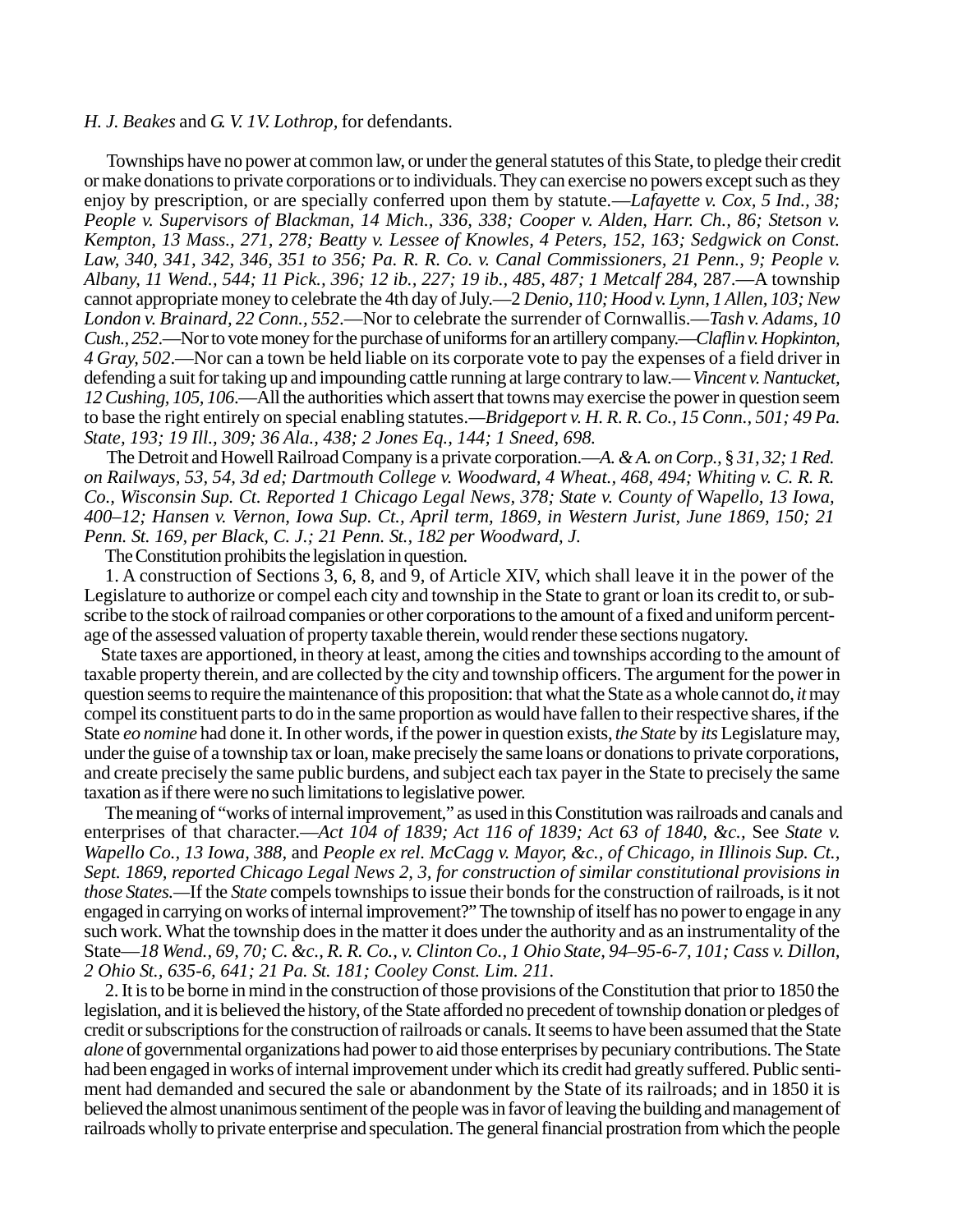were just recovering, and the weight of public burdens made them dread a public debt; and it is but fair to suppose that the prohibitions in question repeated so industriously, were intended to cut up the supposed evil by the root, and make it impossible to create a public debt for internal improvements, as they were called. Municipal donations under State authority were within the mischief intended to be guarded against.—See *16 Mich. 258.*

3. Section I, Art IV prohibits the creation of corporations by special act except for municipal purposes. The acts of February 5th, 1864, and of March 24th, 1869, are special acts. Can the Legislature by special act confer on townships already created, the power to raise money for other than municipal purposes, while it is prohibited from creating them with those powers originally?

4. The act of 1864 is not an exercise of "legislative power," and is, therefore, void, whether it comes within any of the express prohibitions of the conditions or not. It is not a *law,* but an attempted license to an act of spoliation. To compel A. to donate or loan his money to B. or to authorize a majority to compel the other citizens to donate or loan their property to private corporations or individuals, is not legislation. It is an imperial edict or *ukase,* inconsistent with the idea of a limited government,—and *a fortiori* inconsistent with the idea of legislative power in a government whose sovereignty is divided into independent departments, executive, legislative, and judicial.— §*2 Art. 3.*

Private property cannot be taken for private use even with compensation without the owner' s *consent.— Taylor v. Porter, 4 Hill, 140; Powers v. Bergen, 2 Selden, 367, 39; Ill., 110, 114, 116; 53 Barb., 70; 1 Ohio St., 84-5; Wilkinson v. Leland, 2 Peters, 657; Ranson v. Vernon, 26 Iowa, 145; Bankhead v. Brown, 25 Iowa; Sedgwick Const. Law, 155* and note; *Cooley Const. Lim., 530.*

The Legislature is the mere creature of an organic law, —deriving all its powers from the Constitution. The " legislative power " being granted to it, its authority within the limits of that power, may be admitted to be plenary except so far as otherwise specially limited; but outside those limits it is as powerless as if specially prohibited. —*1 Ohio St. 84-5; 21 Pa. St., 168-9; Cooley Const. Lim., 46, note 1.*

5. Of course the legislation in question cannot be sustained as an exercise of the right of *eminent domain* — *Art. 18,* § *14; Art. 15 §* 15.—Compensation where property is taken by right of eminent domain can only be made in money*.—Cooley Const. Lim., 556; People v. Brooklyn, .4 Comst., 419*.—Money or *choses in action* cannot be taken under this power*.—Cooley Const. Lim., 526-7,* and *note 1*.—It can be exercised only when *necessary,* not when merely convenient. *Per. Woodbury, J., in West River Bridge Co. v. Dix, 6 Howard, 545,546; Smith's Stat. and Const. Law, § 325; Cooley Const. Lim., 539.—If sustainable at all, it* must be under the taxing power.

6. Township taxation cannot be imposed except for township purposes.—*Ryerson v. Utley, 16 Mich.,* 276; Hammett v. Philadelphia, American Law Register for 1869, 411, 415, 422. The relator's proposed road is not a local or township road. It extends from Detroit to Howell, at least, if not to Lansing. The proposed bonds are not to be used in the town of Salem alone, but anywhere on the line at the relator's discretion. The town of Salem is to have no rights of property in the road when built, and no voice in its management. [Is] the construction of such a road by *private* stockholders, by whom alone it is to be owned and controlled, *a township* purpose? *21 Pa. St. 182.*

7. If this legislation is for a local purpose, § *45, Art. 4,* of the Constitution required the assent of two-thirds of the members of each house of the legislature to the passage of the bill. No such assent was had.—*House Journal of 1864, 163; Senate Journal of 1864, 219.*

8. This legislation cannot he sustained under the taxing power. There is no power in the State to authorize a tax for private purposes. Taxes can only be levied for public purposes or to accomplish some government end*.—Cooley Const. Lim., 487, 211, 212; Hansen v. Vernon, 27 Iowa; 3 Western Jurise. 145; 21 Pa. St. 168; 22 Wis., 666-7; 31 Pa. St., 189; 39 Pa. St., 82; 21 Pa. St., 169.*

9. It does not seem necessary to discuss in this case the question whether it is competent for townships under legislative authority to subscribe for stock in a railroad running through the township. The only question here is whether a forced loan or donation to a railroad company can be sustained.

That it cannot, has been decided in Wisconsin under a constitution more like ours in matters material to this question than any other, (see *Art. VIII. Constitution of Wisconsin, in Wis. Rev. Stat. of 1849,) in Whiting v. Sheboygan R. R. Co., 1 Chicago Legal News, 378, 379,* June term, 1869; in New York in *Sweet v. Hulbert, 51 Barbour, 316,* and in Iowa in an opinion of remarkable ability in *Hanson v. Vernon,* April, 1869, *3 Western Jurist, 145.* See also *Curtis v. Whipple, Wisconsin Sup. Ct. 1 Chicago Legal News, 345, 346.*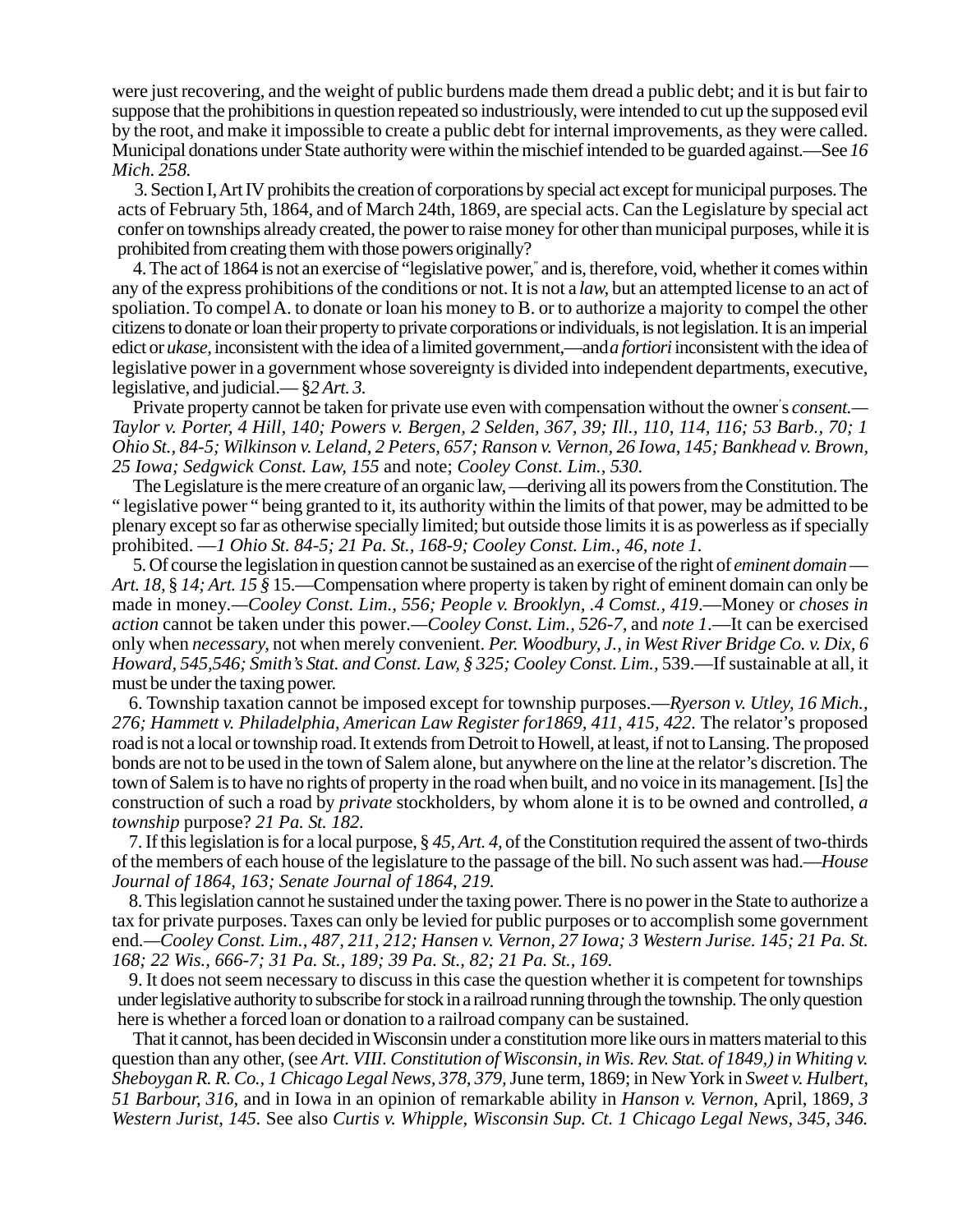While there are a number of cases in other states sustaining the right to subscribe for stock, it is believed that no Supreme Court has yet decided that such a donation or loan can be enforced in view of the distinctions made in the above cases.

10. The leading cases in support of municipal subscriptions for railroads *(Sharpless v. The Mayor of Philadelphia, 21 Penn. State Rep. 171,* decided by three Judges against two; and *Cincinnati, Wilmington and* Zanesville R. R. Co. v. Clinton Co., 1 Ohio State Rep. 77, 94, 95-6-7, 101, place their chief reliance on the ground that as the State might itself subscribe for railroad stock or build the railroad, it might do it indirectly through the agency of municipalities.*—Cessante ratione, cessat ipsa lex.—Bridgeport v. Housatonic R. R. Co. 15 Conn. 475, 500. Goddin v. Crump, 8 Leigh., 120, was decided in 1837 by a divided court, under a* constitution containing none of the restrictions cited from ours, and which expressly authorized the Legislature to delegate the power of taxation to local municipal governments for local municipal purposes. It was objected in that case that the work was so general that it could be aided only by the State, but the objection was not sustained, as according to *16 Mich., 276*, it should have been. *Nichol v. Mayor of Nashville, 9 Humphrey, 252*, and the case in *1 Sneed, 637,* were decided under a constitution which expressly provided that "a well regulated system of internal improvements ought to be encouraged by the General Assembly," and gave the Legislature "the power to authorize the several counties and incorporated towns in this State to impose taxes for county and *corporation purposes* respectively, in such manner as shall be required by law," and admitted that if the purpose was not local the *mandamus* should be denied.—See *1 Sneed, 662, 664.*

The New York Constitution contains no such restriction as § *9 Art. 14,* of ours. See *Clark v. Rochester, 24 Barb.* 462.—Reversing same cases in *13 Howard Prac. Rep.304; 5 Am. Law Reg.* (old series), *289.*

The Missouri Constitution provides in Art. 7 that "internal improvements shall forever be encouraged by the government of this State."—*R*. *S. Missouri of 1845, 40; Indiana Constitution,* see *1 R. S. Indiana, 64;* For Illinois Constitution, see § *38, art. 3, statutes of Illinois of 1856, 50;* See opinion *of Ranney, .J., in Cass v. Dillon, 2 Ohio State Rep. 630, 636; State of lowa v. Wapello County, 13 Iowa 388, 410, 417, 418, 419: Clark v. Des Moines, 19 Iowa, 224; McClure v. Owen, 26 Iowa; 13 Wis., 37; 13 Wis., 414, 418; Utley v. Ryerson, 16 Mich., 267, 274, 275-6; Cooleys Const. Lim., 234, 235; 2 Redfield on Railways, 397, 398* and note.

It is submitted that, if it were necessary to argue the question of municipal subscriptions to railroad stock, there is no ground of principle and, (when constitutions are compared with ours), very little in the decisions in other States, to warrant such subscriptions in this State.

It is, however, one thing to say that as the town may build highways, it may therefore build and control and own, in whole or in part, railroads as an improved highway, but it is a very different thing to say that the town may, at the public expense, donate money to build private roads or private schools or hotels for the benefit of private owners and with no municipal control.

It is a remarkable fact that in most of the states where municipal subscriptions to railroad stock have been maintained by the courts, the revulsion of public sentiment has been so strong as to lead to prompt prohibitory constitutional amendments, as in Ohio, (see *Cass v. Dillon,* per Ranney, J., 2 *Ohio St., 630, 631),* and in Pennsylvania in 1857, and finally, in 1869, the correctness of the decision in the Sharpless case was questioned by the tribunal that rendered it, *(Hammett v. Philadelphia, 8 Am. Law Reg., 411, 418,)* and in Indiana; and in every state in which such subscriptions have been allowed, wide-spread financial disaster and repudiation have followed.

## *D. D. Hughes,* for relators.

The principal question involved in this case, and the only one we propose to discuss is:

The power of the Legislature of the State to authorize municipal corporations, counties, towns and cities, to aid railroad companies engaged in building roads to, through, or near to such corporations; and, in that behalf, to create debts which must be met by taxation.

The question, though new to the courts of this State, is one which, as is well known, has been for many years the subject of extended, and at times excited discussion and consideration, in the courts of quite a number of our sister states, and now stands the cause of a serious conflict between the Supreme Court of the United States and that of the State of Iowa.

I. It is happily unnecessary in this Court to discuss the principle upon which alone an act of the Legislature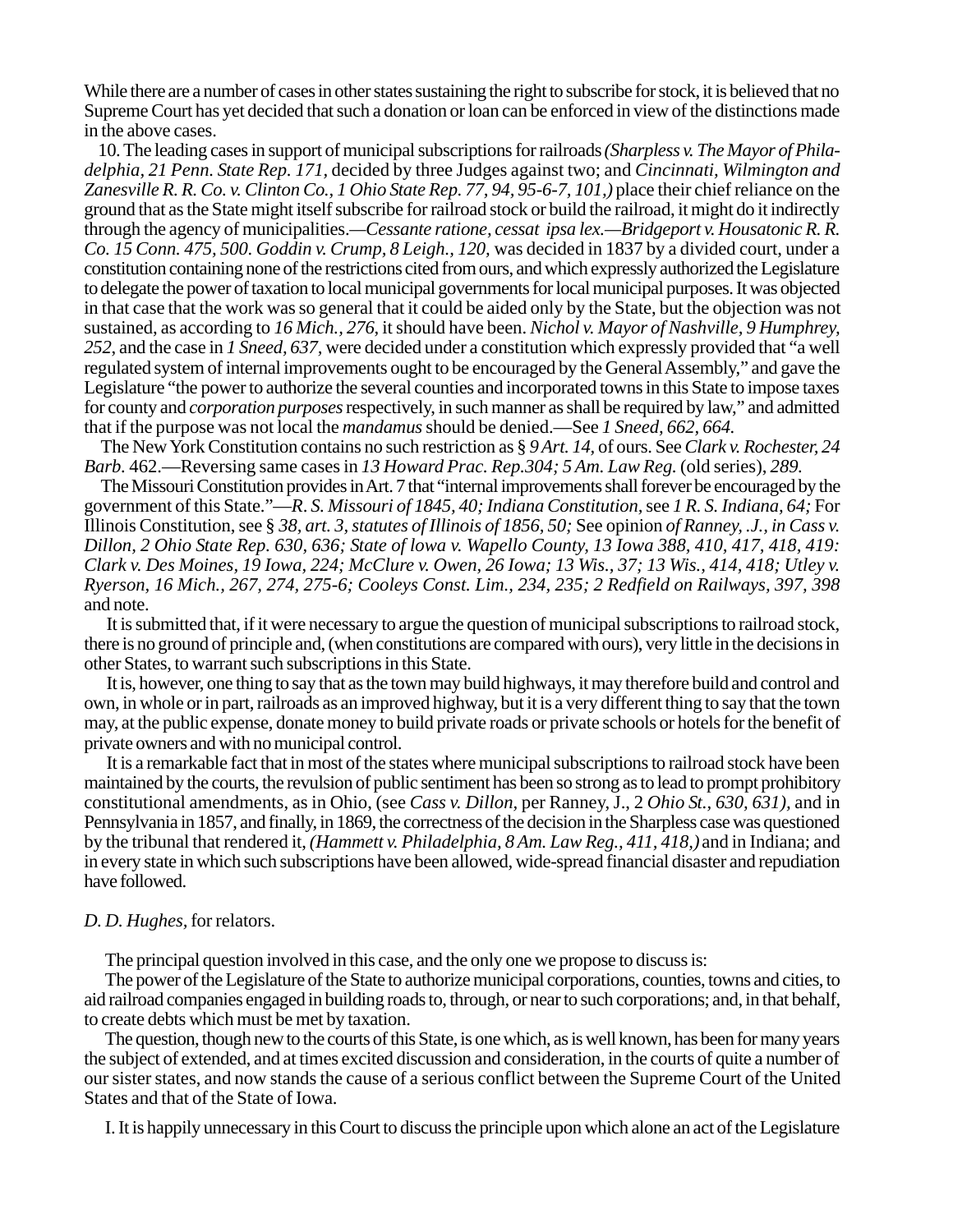of the State may, or ought by it to be held unconstitutional and void. A series of its own decisions has settled that subject. The principle established is this: An act of the Legislature to be declared by the courts unconstitutional, and for that reason void, must be prohibited by the express words of the Constitution, or by necessary implication. *Scott v. Smart's Executors,1 Mich., 295; People v. Gallagher, 4 Mich., 244; Sears v. Cottrell, 5 Mich., 251; Tyler v. The People, 8 .Mich., 320; People v. Blodgett, 13 .Mich., 126; People v. Mahony, 13 Mich., 481.* In the language of Manning, J., in *Tyler v. The People,* "the Court should be able to lay its finger upon the part of the Constitution violated, and the infraction should be clear and free from doubt."

II. The question for discussion, then, is this:

Are acts of the Legislature of this State of the nature of those under consideration so clearly prohibited by any express words of the Constitution, or by necessary implication, that the Court can lay its finger on the part of the Constitution violated by this enactment? Stated thus, we must confess that the question seems scarcely to admit of argument.

It will not, we think, be contended that such acts are prohibited by any *express words* of the Constitution. From what cause or causes arises the necessary implication? The only provisions in our Constitution similar to the provisions in the constitutions of other states which have been invoked against the validity of similar acts so far as we are aware, are the following, to wit: Art. XIV, §§ 6, 8, 9; Art. XV, § 13 ; Art. XVIII, § 14.

It would seem to demand a very strong and vivid imagination to discover the required "necessary implication" in either of the three sections quoted from Art. XIV, their application is to "the State;" and the distinction between the State as a corporate body and municipal corporations within the State is, or at least, seems to us to be very clear and broad, and this distinction is recognized over and over again in the Constitution. But it may be contended, as it has been, that the State cannot authorize its municipal corporations to do what it has no authority to do itself.

This proposition may be plausible, but it is nevertheless absurd, and its absurdity may be thus illustrated: 1. Sect. 3, of said Art. XIV of the Constitution provides, "The State may contract debts to meet deficits in the revenue, *such debts shall not in the aggregate at any one time exceed fifty thousand dollars."* Now, according to the proposition under discussion, the State cannot authorize any, or indeed all of its municipal corporations to contract debts, which shall at any one time exceed fifty thousand dollars. 2. Said section 9, of Art. XIV, must unquestionably be so construed as to prohibit the State from constructing, macadamizing, or paving roads or streets, or building bridges. According to the principle under consideration, therefore, the State cannot authorize any of its municipal corporations to construct, macadamize, or pave a road, or build a bridge.

Art. XV, § 13, 1. This section is by its terms, confined in its application to cities and villages.

2. All the "aid laws" that have been passed by the Legislature of the State, so far as we are aware, fix a limit to the debts which may be contracted in that behalf, and this, we submit, is a full and sufficient compliance with this section of the Constitution. *People v. Mahaney,13. Mich., 481*.

3. This section expressly recognizes the power of cities and villages to loan their credit, and this is a strong argument in favor, rather than against, the constitutionality and validity of acts of the Legislature, of the nature of those under consideration.

4. Section 14, of Article XVIII, has no application. The acts under consideration confer no power to take property for public use, within the intent and meaning of this section of the Constitution. The power conferred is to assume pecuniary obligations, to contract debts, and to raise money to meet such obligations or debts by taxation.

It will be contended: 1. That the power of taxation can only be used to raise money for some public purpose, and that, therefore, the Legislature cannot authorize its municipal corporations to raise money by taxation, except for public purposes. 2. And that money paid to a private corporation to aid it to build a railroad, which it is to own and operate, when built, is not used for a public purpose.

The first of these propositions is unquestionably true. The second is fallacious and untrue.

Property taken for use in the building of a railroad by a private corporation, which it is to own and operate when built, is in a certain sense taken for the benefit of such corporation. It becomes its property, as long as it is used for the purpose of the road. Yet the authorities all agree, — there is no one dissenting voice.— that the property thus taken by a private corporation is taken for public use, in a sense to authorize its seizure by proceedings *in invitum.*

The principle upon which these authorities rest is, that a railroad, although built by a private corporation, is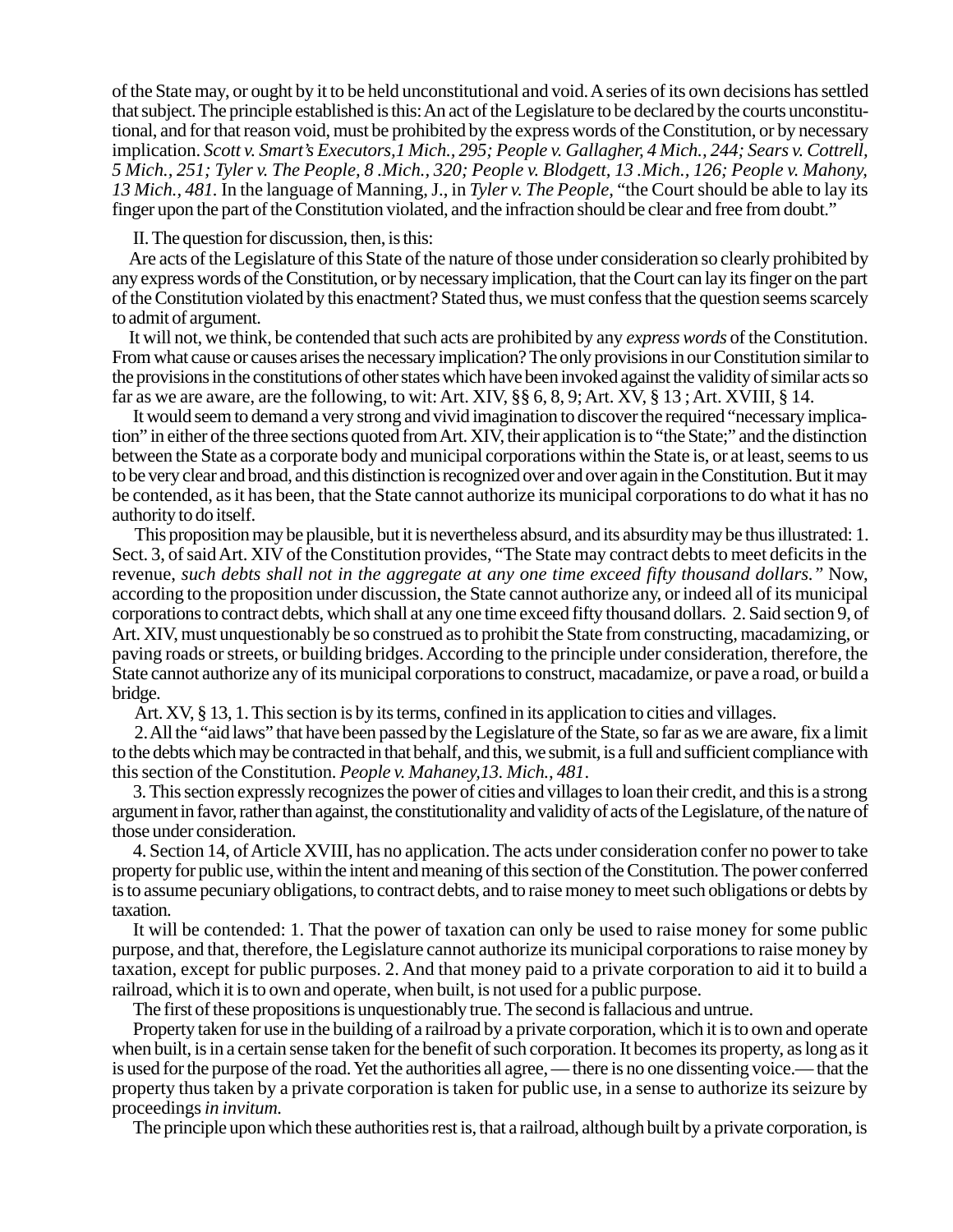a public improvement, and the property is taken primarily and directly to enhance such improvement. The benefit to the corporation is merely an indirect and collateral result. So, in the case of aid extended by municipalities the primary and direct object is to advance the public improvement, not to benefit the corporation carrying it on.

Again; the proposition under discussion, if sound, would prevent the State, independent of any constitutional inhibition, from extending aid to any private corporation engaged in a work of public improvement. Yet, so far as we are aware, the power of the State in that regard has never been questioned, and express constitutional inhibitions have been deemed necessary to prevent its abuse.

Another objection against such laws sometimes urged is, that they confer power upon municipal corporations outside and beyond the scope of the purposes for which they are created. This objection rests upon the same fallacy as the one last under consideration, and the answer to it is similar to the answer to that.

1. One of the leading powers which has always been vested in and exercised by municipal corporations, is the power to make, and to aid in making public improvements, such as the construction and repairing of streets, roads, bridges, and the like. And, hence, if railroads are public improvements, to encourage and aid their construction would seem to be directly within the powers usually conferred upon municipal corporations.

This objection runs in the face of express provisions of the Constitution, to wit: Art. IV, § 38; Art. XI, §§ 1, 2; Art. XV, § 13.

These provisions of the Constitution seem clearly to give the Legislature authority to confer upon municipal corporations the power in question.

III. If decided cases are to have any effect, the constitutional authority of the Legislature to pass the acts under consideration, and similar acts, is established beyond controversy.

The question has been the subject of adjudication in the courts of *twenty States* of the Union; and, in all these States except two, the constitutionality of such acts is sustained by an unbroken current of decisions, and by the earlier cases, in the two excepted States—Iowa and Wisconsin. *Stein v. Mayor, Aldermen, &c., of Mobile, 24 Ala. 591; Wetumpka v. Winter, 29 Ala., 651; Gibbon v. Mobile and G. N. Railroad Co., 36 Ala., 410; Bridgeport v. The Housatonic Railroad Co., 15 Conn., 475; Pattison v. Yuba, 13 Cal.,175; Cotton v. Com. of Leon County, 6 Florida, 610; Winn v. Macon, 21 Georgia, 675; Towers v. Inferior Court of Dougherty County, 23 Georgia, 275; Prettyman v. Supervisors, 19 Ill., 406; Robertson v. Rockford, 21 Ill., 451 Johnson v. Stark, 24 Ill., 75; Perkins v. Lewis, 24 Ill., 208; Butler v. Dunham, 27* Ill., 474; Aurora v. West, 9 Ind. 74; Dubuque v. Rai<sup>l</sup>road Co., 4 Greene, 1; Clapp v. Cedar, 5 Iowa, 15; *McMillan v. Boyle, 6 Iowa, 304; Ring v. Johnson, 6 Iowa, 265; McMillan v. County Judge, 6 Iowa, 391; Stokes v. Scott, 10 Iowa, 166; The State v. Wapello, 13 Iowa, 388; Talbot v. Dent, 9 B. Monroe, 526; The Justices, &c., v. Railroad Co., 11 B. Monroe, 143; Slack v. Railroad Co., 13 B. Monroe,1; Maddox v. Graham, 2 Met. Ky., 56; Police Jury v. Succession of John McDonough, 8 La., Ann., 341; New Orleans v. Graihle, 9 La., Ann., 561; Augusta Bank v. Augusta, 49 Me., 507; St. Louis v. Alexander, 23 Mo., 483; St. Joseph, &c., Railroad Co. v. Buchanan Co. Court, 39 Mo., 485; Grant v. Courter, 24 Barb., 232; Benson v. Mayor, &c., 24 Barb., 248; Clark v. Rochester, 24 Barb., 446; Bank of Rome v. Rome, 18 N. Y., 38; Starin v. The Town of Genoa, 23 N. Y., 439; People v. Mitchell, 45 Barb., 208; Taylor v. Com. of Newberne, 2 Jones Eq., 141; Caldwell v. The Justices of Burke, 4 Jones Eq., 323; Griffith v. Com. of Crawford County, 20 Ohio Appendix 1, Cincinnati, &c., R. R. Co. v. Com. of Clinton Co., 1 Ohio State, 77; Cass v. Dillon, 2 Ohio State, 607; The State v. Trustees, &c., 8 Ohio State, 394; Commonwealth v. McWilliams, 11 Penn., 61; Sharpless v. Philadelphia, 21 Penn. State, 147; Commonwealth v. Com. of Alleghany Co., 32 Penn., 218; The State v. Charleston, 10 Richardson, 491; R. R. Co. v. County Court of Davidson County, 1 Sneed, 637; Nichol v. Mayor, &c., 9 Humph., 252; Goddin v. Crump, 8 Leigh, 120; Clark v. Janesville, 10 Wis., 136; Bushnell v. Beloit, 10 Wis., 195.*

The Supreme Court of the United States not only recognizes and follows the doctrine established by these decisions of state courts, but expressly affirms its correctness. *Gelpicket v. City of Dubuque, 1 Wallace, 175; Thomson v. Lee Co., 3 Wallace, 327; Rogers v. Burlington, 3 Wallace, 654.*

IV. Opposed to this overwhelming current of authorities stand :

1. The cases in Iowa since 1859, commencing with the case of *The State v. Wapello County, 13 Iowa, 388;* the ground of the decision in which is that the Legislature cannot authorize municipal corporations to *become stockholders* in private corporations, and ending with the recent case of *Hanson v. Vernon,* not yet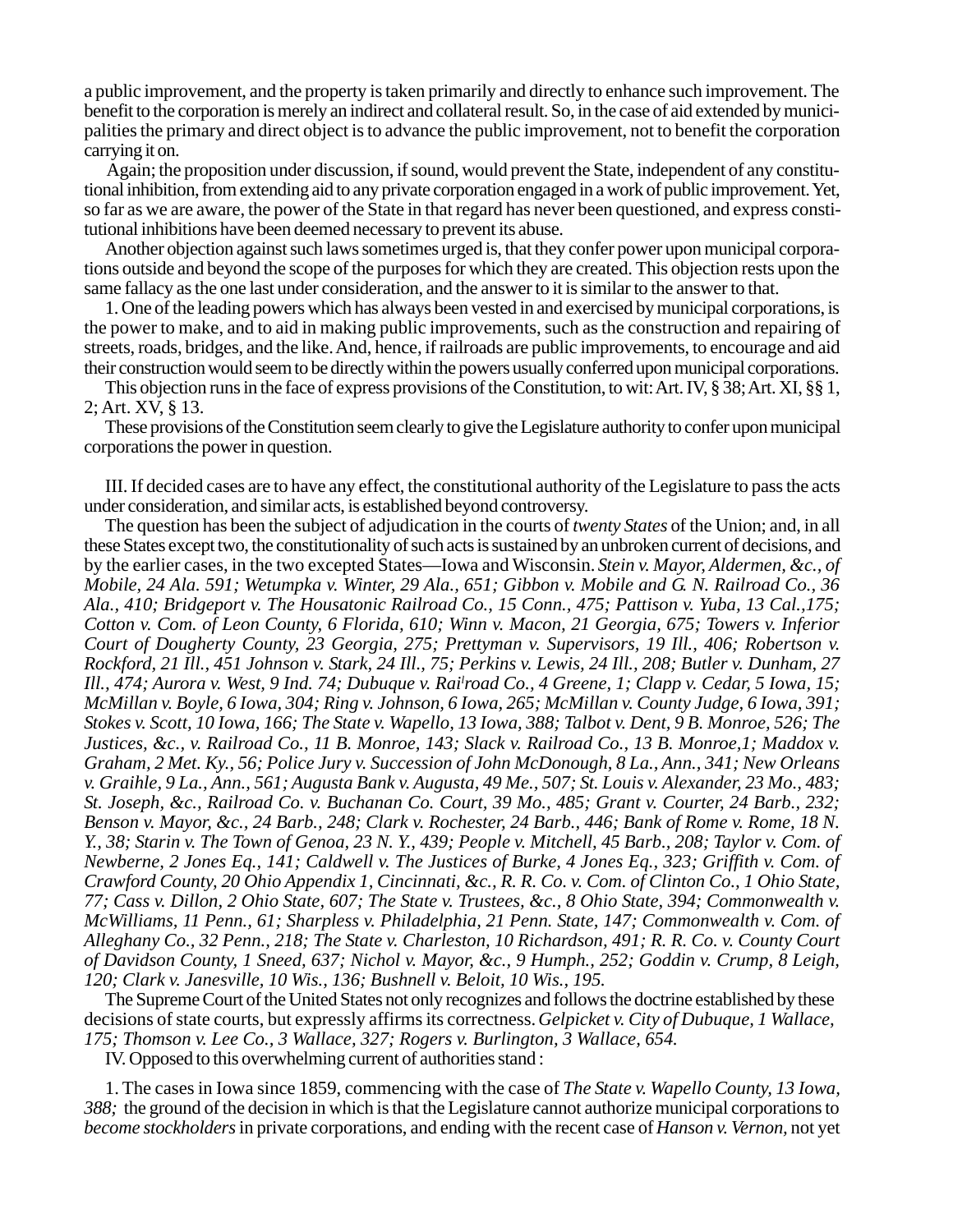reported, which holds that the Legislature cannot authorize municipal corporations to donate money to private corporations engaged in works of internal improvement, to aid such works.

2. The recent unreported case in Wisconsin of *Whiting v. The Sheboygan Railroad Company,* in which the Court draw[s] a distinction between acts which authorize municipal corporations to subscribe for stock of private corporations engaged in works of internal improvement, such as the building of railroads; and acts which authorize *donations* of money by such municipalities in aid of such works, sustaining the former acts, but holding the latter unconstitutional.

3. The case of *Sweet v. Hulbert, 51 Barb., 316,* entirely similar to the Wisconsin case above mentioned.

4. An occasional dissenting opinion in cases which sustain the acts in question.

V. The distinction taken in the case of *Whiting v. The Sheboygan Railroad Company,* and *Sweet v. Hulbert,* are unfounded. If the Legislature has power to confer upon municipal corporations authority to aid in building railroads, it is upon the ground that they are such public improvements as justify resort to the power of taxation to construct, and that the aid extended is to advance the improvement,—not to benefit the corporation engaged in making it. If this be so, it matters not in which form the aid is extended, whether by subscription to the stock of the corporation engaged in making the improvement or a donation of money.

It may be possible that the many learned courts and judges arrayed on the one side of the question under discussion, may be all wrong, and the few on the other side right; but we submit that any court, however able and learned, should distrust the soundness of its reasoning, if it tends to such a conclusion.

#### *A. Pond,* on the same side

I. In answer to the proposition, that acts of the nature of the one under consideration, are not legislative in their nature; and are, for that reason unconstitutional, although not in conflict with any express provision of the Constitution, I say:

1. That the power to raise money by taxation for the purposes of the government, and to appropriate such money, is legislative. This is not, and cannot be, disputed.

2. That the exercise of this power is not, and from the very nature of the case, cannot be controlled or limited by technical or definite rules, defining and designating the particular purposes for which money may be thus raised or appropriated. When raised, it is admitted that a very broad and uncontrolled discretion is vested in the Legislature.

3. That the power to raise money by taxation to be appropriated for other purposes than those connected either directly or indirectly with the carrying on of the machinery of the government and its various departments, has in all governments, at all times, been recognized, admitted and acted upon without question or challenge.

4. That the power of governments themselves to engage in works of so-called internal improvement, and to raise money by taxation for that purpose, and for other purposes intended to develop the resources of the state, etc., etc., has always been claimed, admitted and acted upon.

5. That the power to raise money by taxation and appropriate and pay it over to individuals and corporations, and for purposes in no way connected with the carrying on of the government in its various departments, has always, in all governments, been admitted and exercised. Money has been thus raised and appropriated:— 1. To aid in building meeting houses and to support churches and religious societies. 2. To aid in the support of charitable and benevolent societies. 3. To aid in the support of schools and colleges established and carried on by individuals and corporations directly for their own private profit. 4. To aid in the support of agricultural and like societies. 5. To reward inventors and other supposed public benefactors. 6. As bounties to induce individuals and corporations to engage in some business supposed to be calculated to develop the resources of the State. 7. To corporations engaged in carrying on works of so-called internal improvement, such as constructing improved wagon roads, railroads, canals, bridges, etc., etc. 8. That to retain and limit this power, express provisions have been deemed necessary, and have been inserted in constitutions, such as in our Constitution: Art. IV, §§ 39, 40, 45; Art. XIV, §§ 6, 8, 9; Art. XV, § 13. And I submit that it is under these circumstances, too late now to question the existence of such power.

II. If the purpose for which the Legislature undertake to levy money by taxation, or to appropriate money, is in the least degree of a public nature, or hears any relation to the public prosperity, interest or good, whether such degree is sufficient to justify the taxation or appropriation is solely for the Legislature. The courts cannot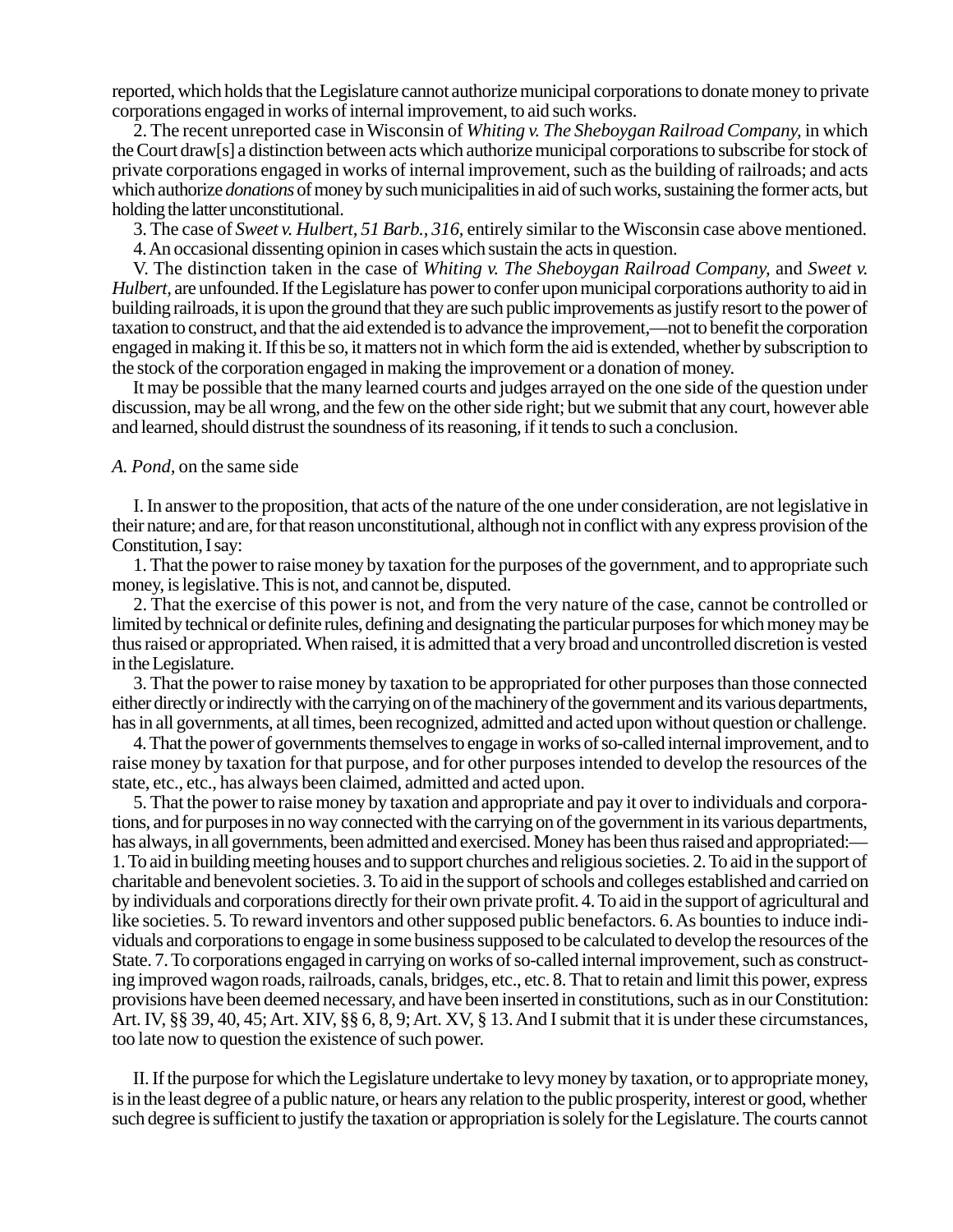review; so are the authorities, and they are founded in reason. A court might with equal propriety, undertake to say that a Legislature had made a larger appropriation than the degree of public interest warranted, in a case in which the right to make some appropriation was conceded, as to pass upon the *degree* of public interest *necessary* to justify any appropriation.

\_\_\_\_\_\_\_\_\_\_\_

Subsequently,—on the 24th and 25th of May, the cause was reargued by the same counsel, their attention having been specially directed by the Court to the following questions, as bearing upon the main question of the constitutionality of the law:

1. Did the proceedings which were had create a contract, or any relation or obligation in the nature of a contract, between the township and a railroad company? What was its precise character? If not, what is the specific ground upon which the company is entitled to the *mandamus* prayed for?

2. Could the Legislature, without the vote of the electors, compel the township to do what the act authorized it to do with reference to the issue of bonds and the levying of taxes to pay them? Or has the township any original or inherent power over the subject in question, except such as the Legislature has seen fit to allow them?

3. When the minority of the tax-payers of the township are compelled by a vote of the majority of the electors to pay the taxes in question, is it by any power existing in the township organization, or by the sovereign legislative power of the State?

4. Can the Legislature delegate to the township the power to determine for itself, as a local or legislative or administrative body, by a majority of the electors, what enterprises of a public nature are so far of local benefit or advantage to the township as to justify township aid, entering into contracts to secure such benefit and to furnish such aid, and the imposition of taxes to meet the obligation thus incurred?

5. If bonds are issued by the township and given to the company to encourage the building of a road which, in the opinion of a majority, would not be otherwise constructed, and no arrangement is made binding the company to repay the bonds or money or any part of them, is this to be treated as a donation or as a consideration which the township is allowed to give for benefits which, in the opinion of the majority, will fully compensate them for the outlay?

6. Is there any proper rule of apportionment of the taxes provided for by the act, and what is that rule? Is the whole railroad, or only that portion of it within the township to be taken as the object for which the tax is raised?

7. Do sections 6, 8 and 9 of Article 14 of the Constitution prohibit the Legislature from granting to the townships the right to give aid to railroads as provided by the act? How does this prohibition differ in this respect from those in the Federal Constitution upon the states in respect to laws impairing the obligation of contracts; against entering into treaties; keeping troops and ships of war in time of peace, etc.; or from the prohibition, in our own Constitution, against the invasion of religious liberty?

8. What is the extent of the term "internal improvements " in section 9, Article 14 of our State Constitution?

### COOLEY, J.

The act of 1864, under which the proceedings in question were taken, provides that it shall be lawful for each of the several townships in the counties of Livingston, Oakland, Washtenaw and Wayne, to pledge their credit to aid in the construction of a railroad from some point near the city of Detroit to the village of Howell, for such sum or sums not exceeding five per centum of the assessed valuation for the time being, of the real and personal property in such township as the electors of such township shall, at a meeting or meetings called for that purpose, determine. The electors, it is also provided, may at such meeting or meetings, determine the terms, conditions, manner of executing the securities, and other particulars in regard to such pledge of credit, or they may empower some township officer or committee of electors to determine the same, and in case of no such determination or delegation of power to an officer or committee, then the several township boards of such townships are severally given power to determine all such particulars: *Provided,* That the amount of bonds that shall become due in any one year shall not exceed two per centum of the assessed valuation of such township at the time of issuing the same. The meeting of electors to decide upon such pledge is to be called by the Supervisor on a request signed by thirty tax-paying electors, and upon ten days' public notice, and the securi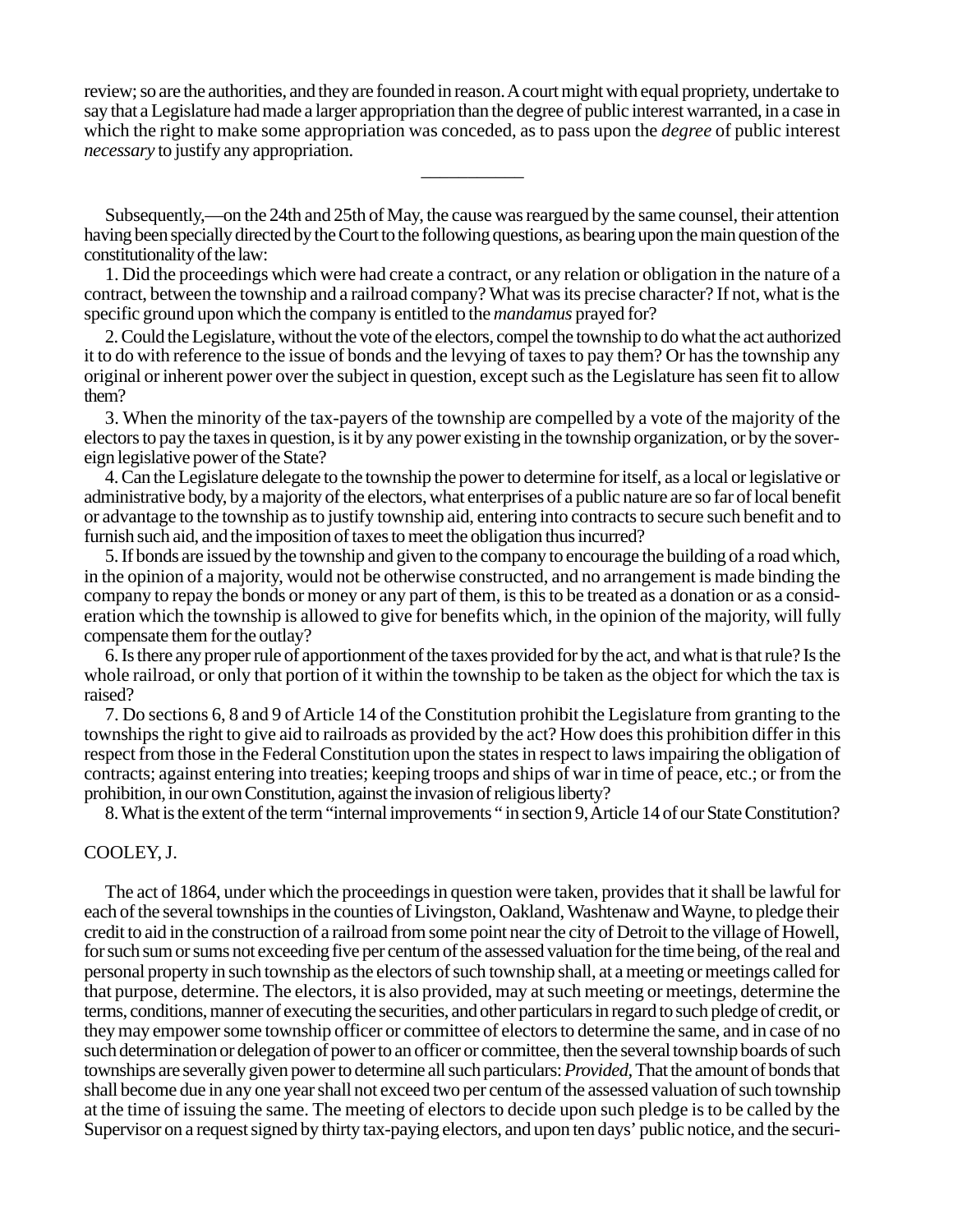ties issued or made in pursuance of the act are declared to be a valid charge upon the taxable property of the township issuing or making the same, and it is made the duty of the township board to provide by tax for the payment of the principal and interest thereon, as fast as the same shall become due and payable by the terms thereof. But no bonds or other evidences of debt are to be delivered to the treasurer of any township, city or village for any railroad company, until all the terms and conditions required by the vote of the township, or by the proper authorities, shall have been complied with: *Provided,* That no bonds or other evidences of debt issued under the provisions of said act, or the moneys arising from the sale of the same, are to be delivered or paid over to the railroad company until the ties shall be furnished and delivered on the line of the road, and the road-bed thereof, including all bridges, culverts, cattle-guards, and road-crossings shall be fully completed and ready for the iron, "within the limits of the municipalities rendering such aid."*—Laws of 1864, p. 96.*

The act also provides for aid by the county of Livingston in its corporate capacity, to the same line of road, and there are expressions in it which seem to imply an understanding on the part of the Legislature, that they had conferred the like power on the city of Detroit; but the power is not given in express terms, nor is machinery provided for its exercise. And, although "the several townships" in the counties named appear to be authorized to pledge their credit for the purpose specified, it would seem to be the intention of the Legislature to limit the right to such townships as might lie upon the line of any road which should be laid out and commenced, inasmuch as the securities or money are to be retained until certain progress has been made upon such road within the limits of the municipality rendering the aid.

Under this act it appears that the township of Salem voted aid to the extent of five per centum of its assessed valuation; but the meeting at which the vote was taken was irregular for want of sufficient notice, and a special act of the Legislature was obtained to legalize the same. A condition was attached to the vote, which the railroad company has complied with, but the township board refuse to issue the securities voted, claiming that the act of 1864 was in excess of legislative authority, and therefore unconstitutional and void, and that the township vote was in consequence a nullity. The railroad company therefore apply for a writ of *mandamus* to compel the delivery of the securities, and an issue of law having been joined upon their application, we are required to consider the important constitutional question which the objection of the township board presents.

I suppose if the legislative net in question can be sustained at all, it must be so sustained under the general authority of the State to prescribe and determine the objects to be provided for, fostered or aided through the expenditures of the public moneys. In other words, it must be regarded as an incipient step in the exercise of the sovereign power of taxation. This power, we are told, is not, and from its very nature cannot, be controlled and limited by precise and accurate rules, which shall designate and do, fine in all cases the particular purposes for which alone moneys shall be raised, or to which they may be appropriated when raised, or the extent of the burden which may be imposed, and it is added that upon all these points a broad and uncontrollable discretion is necessarily vested in the legislative department of every government.

It is conceded, nevertheless, that there are certain limitations upon this power, not prescribed in express terms by any constitutional provision, but inherent in the subject itself, which attend its exercise under all circumstances, and which are as inflexible and absolute in their restraints as if directly imposed in the most positive form of words. It is not doubted by any one, that the power of the Legislature to determine for what purposes taxes shall be levied, and what districts of territory and what classes of persons and property shall bear the burden is very broad, and it must be confessed that in describing or defining it words are sometimes employed by the courts which import an absolute and unlimited discretion, such as might exist in an irresponsible government, or in the people, if acting in their sovereign capacity, without any written constitution, and which consequently could not be brought to the test of any restrictive rules. For many purposes these broad and loose definitions of the power of taxation are not objectionable, but they cannot be regarded as careful and precise enough to be tests of constitutional authority, and whenever they are employed in the law, the modifications by familiar constitutional principles are always to be understood.

I understand that, in order to render valid a burden imposed by the Legislature under an exercise of the power of taxation, the following requisites must appear:

1. It must be imposed for a public, and not for a mere private purpose. Taxation is a mode of raising revenue for public purposes only, and, as is said in some of the cases, when it is prostituted to objects in no way connected with the public interests or welfare, it ceases to be taxation and becomes plunder.—*Sharpless v. Mayor, etc., 21 Penn. St., 168; Grim v. Weissenberg School District, 57 Penn,. St., 433; Broadhead v. Milwaukee, 19 Wis., 652.*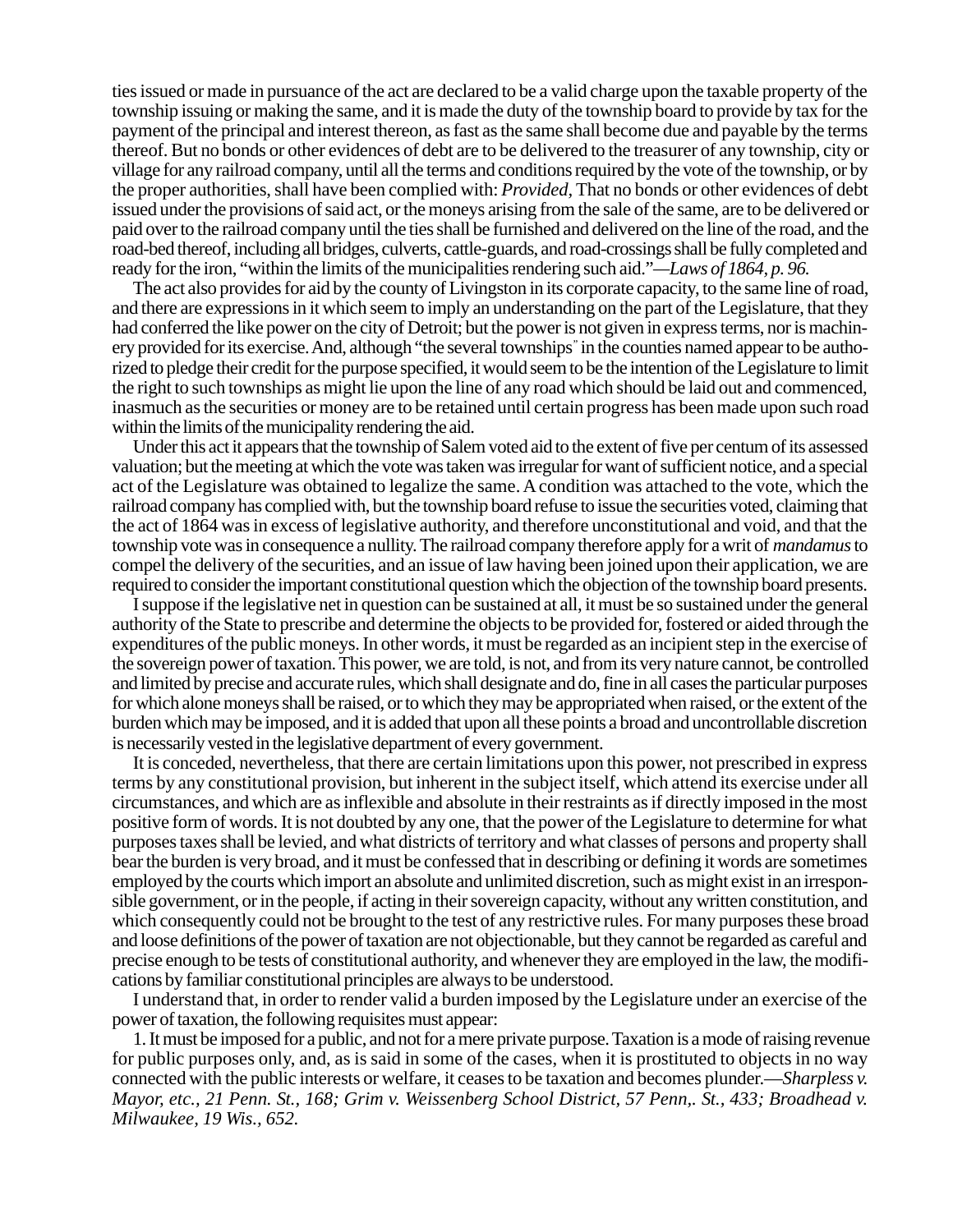2. The tax must be laid according to some rule of apportionment; not arbitrarily or by caprice, but so that the burden may be made to fall with something like impartiality upon the persons or property upon which it justly and equitably should rest. A State burden is not to be imposed upon any territory smaller than the whole State, nor a county burden upon any territory smaller or greater than the county. Equality in the imposition of the burden is of the very essence of the power itself, and though absolute equality and absolute justice are never attainable, the adoption of some rule tending to that end is indispensable. *Weeks v. Milwaukee, 10 Wis., 258; Ryerson v. Utley, 16 Mich., 269; Merrick v. Amherst, 12 Allen, 504.*

3. As a corollary from the proceeding, if the tax is imposed upon one of the municipal subdivisions of the State only, the purpose must not only be a public purpose, as regards the people of that subdivision, but it must also be local, that is to say, the people of that municipality must have a special and peculiar interest in the object to be accomplished, which will make it just, proper and equitable that they should bear the burden, rather than the State at large, or any more considerable portion of the State.— *Wells v. Weston, 22 Mo., 384; Covington v. Southgate, 15 B. Mon., 491; Morford v. Unger, 8 Iowa, 82.*

The three principles here stated are fundamental maxims in the law of taxation. They inhere as conditions in the power to impose any taxes whatsoever, or to create any burden for which taxation is to provide; and it is only when they are observed that the legislative department is exercising an authority over this subject which it has received from the people, and only then is that supreme legislative discretion of which the authorities speak called into action. No discretionary power in that department is so absolute, and no judgment it can pronounce is so conclusive, as to preclude the citizen's contesting it whenever he believes his rights have been invaded by a disregard of any of these conditions. The duty of considering such a question is both unwelcome and undesirable, but it is not a duty which can be avoided, and we have no disposition to postpone its performance.

I propose first to enquire whether the purpose to be accomplished by the act in question is a *public* purpose, in the sense implied when burdens are to be imposed under the legislative power over the subject of taxation.

I do not understand that the word *public,* when employed in reference to this power, is to be construed or applied in any narrow or illiberal sense, or in any sense which would preclude the Legislature from taking broad views of State interest, necessity or policy, or from giving those views effect by means of the public revenues. Necessity alone is not the test by which the limits of State authority in this direction are to be defined, but a wise statemanship must look beyond the expenditures which are absolutely needful to the continued existence of organized government, and embrace others which may tend to make that government subserve the general well-being of society, and advance the present and prospective happiness and prosperity of the people. To erect the public buildings, to compensate the public officers and to discharge the public debts, are not the sole purposes to which the public revenues may be applied, but, on the contrary, considerations of natural equity, gratitude and charity are never out of place when the general good of the whole people is in question, and may be kept in view in the imposition of the public burdens. The sovereign legislative authority must judge of the force of such considerations, on a general view of the just and proper demands upon the public treasury, and of the ability of the people to provide for all; and when that authority determines that such payments will subserve the public good, the responsibility of the legislator for the correctness of his judgment must be to the people whose representative he is, and upon whom the burdens he imposes must rest.

Nor has it ever been doubted that where the object of taxation was one of general interest to all parts of the State, it was competent for the State, instead of assuming the burden directly, and providing for it by means of a general State levy, to apportion it among the several counties and towns, and to authorize and require them to provide for it by local taxation. Our own State pursues this course invariably as regards its general burdens; in this respect following what I understand to be the general system of the country; and the result demonstrates that it is practicable, wise and expedient to make use of the local machinery as the best means of reaching all the people without confusion and without exciting discontent. There is not only nothing in this course inconsistent with correct principles, but on the contrary it is in most perfect accord with other features of our governmental policy; the general purpose being to leave with the local communities, in managing the public affairs which concern them, the largest possible liberty of action which is consistent with the general public order and good government.

In the present case it appears that the object of the burden is not to raise money for a purpose of general State interest. Its object, on the contrary, is to create a demand which shall be a burden upon a small portion of the State only. On the ground of local benefit a small district of the State is to be taxed to encourage a local enterprise, which it is supposed will be of such peculiar local advantage that this district rather than the State at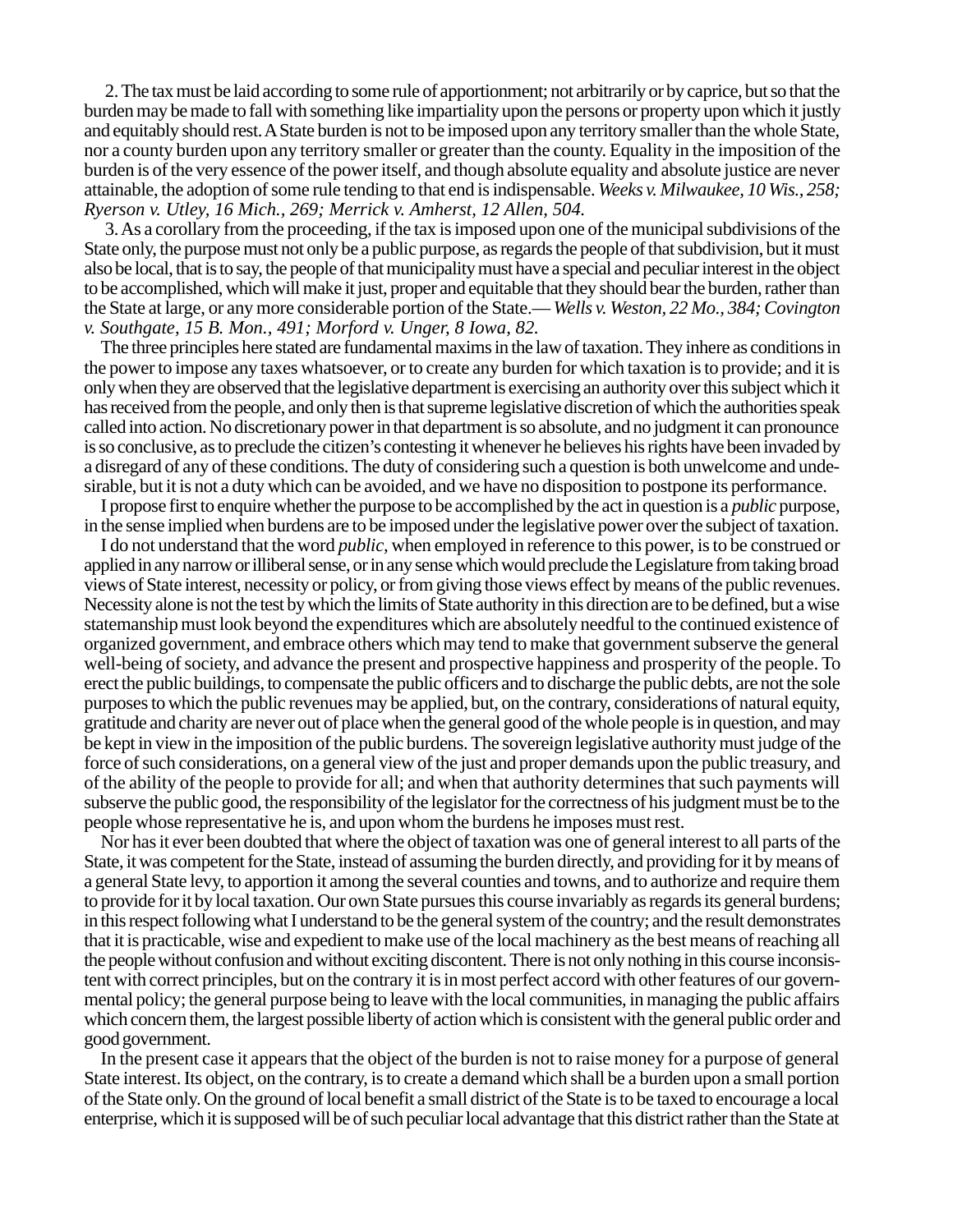large, or any greater or smaller portion of the State, should contribute to its construction. The road, when constructed, is nevertheless to be exclusively private property, owned, controlled, and operated by a private corporation for the benefit of its own members, and to be subject to the supervision and control of the State only as other private property is, with such few exceptions as the State in granting the corporate powers has stipulated for in order to secure impartiality in the management of its business, and to prevent extortion. Primarily, therefore, the money, when raised, is to benefit a private corporation; to add to its funds and improve its property; and the benefit to the public is to be secondary and incidental, like that which springs from the building of a grist-mill, the establishment of a factory, the opening of a public inn, or from any other private enterprise which accommodates a local want and tends to increase local values.

A railroad, however, it is said is a public highway, and as such its construction is a public purpose, which may be accomplished through the instrumentality of the sovereign power of eminent domain even when individuals, and not the State, are to own and control it. This argument is supposed to possess great force, and it therefore becomes our duty to examine it with some care. It is true that a railroad in the hands of a private corporation is often spoken of as a public highway, and that it has been recognized as so far a public object as to justify the appropriation of private property for its construction; but this fact does not conclusively determine the right to employ taxation in aid of the road in the like case. Reasoning by analogy from one of the sovereign powers of government to another, is exceedingly liable to deceive and mislead. An object may be *public* in one sense and for one purpose, when in a general sense and for other purposes, it would be idle and misleading to apply the same term. All governmental powers exist for public purposes, but they are not necessarily to be exercised under the same conditions of public interest. The sovereign police power which the State possesses is to be exercised only for the general public welfare, but it reaches to every person, to every kind of business, to every species of property within the commonwealth. The conduct of every individual and the use of all property and of all rights is regulated by it, to any extent found necessary for the preservation of the public order, and also for the protection of the private rights of one individual against encroachments by others. The sovereign power of taxation is employed in a great many cases where the power of eminent domain might be made more immediately efficient and available, if constitutional principles would suffer it to be resorted to; but each of these powers has its own peculiar and appropriate sphere, and the object which is *public* for the demands of one is not necessarily of a character to permit the exercise of another.

I have said that railroads are often spoken of as a species of public highway. They are such in the sense that they accommodate the public travel, and that they are regulated by law with a view to preclude partiality in their accommodations. But their resemblance to the highways which belong to the public, which the people make and keep in repair, and which are open to the whole public to be used at will, and with such means of locomotion as taste, or pleasure, or convenience may dictate, is rather fanciful than otherwise, and has been made prominent, perhaps, rather from the necessity of resorting to the right of eminent domain for their establishment than for any other reason. They are not, when in private hands, the *people's highways;* but they are private property, whose owners make it their business to transport persons and merchandise in their own carriages, over their own land, for such pecuniary compensation as may be stipulated. These owners carry on for their own benefit a business which has indeed its public aspect inasmuch as it accommodates a public want; and its establishment is consequently in a certain sense a public purpose. But it is not such a purpose in any other or different sense than would be the opening of a hotel, the establishment of a line of stages, or the putting in operation of a grist-mill; each of which, may under proper circumstances be regarded as a local necessity, in which the local public may take an interest beyond what they would feel in other objects for which the right to impose taxation would be unquestionable. The business of railroading in private hands is not to be distinguished in its legal characteristics from either of the other kinds of business here named, or from many others which might be mentioned; but in the case of *Weeks v. Milwaukee, (10 Wis., 242*), the Supreme Court of Wisconsin justly treated with very little consideration the claim of a right to favor, under the power of taxation, the construction of a public hotel, though the aid was to be rendered expressly "in view of the great public benefit which the construction of the hotel would be to the city." The Court expressly declared that the public could not be compelled to aid such an enterprise from any regard to the incidental benefits which the public were to receive therefrom.

The right of eminent domain is a vital right in every government, and must often be called into exercise when a special necessity demands that the private right in a particular piece of property shall give way for the public good. This right, it has been held, may be exercised on behalf of railways in the hands of private parties. But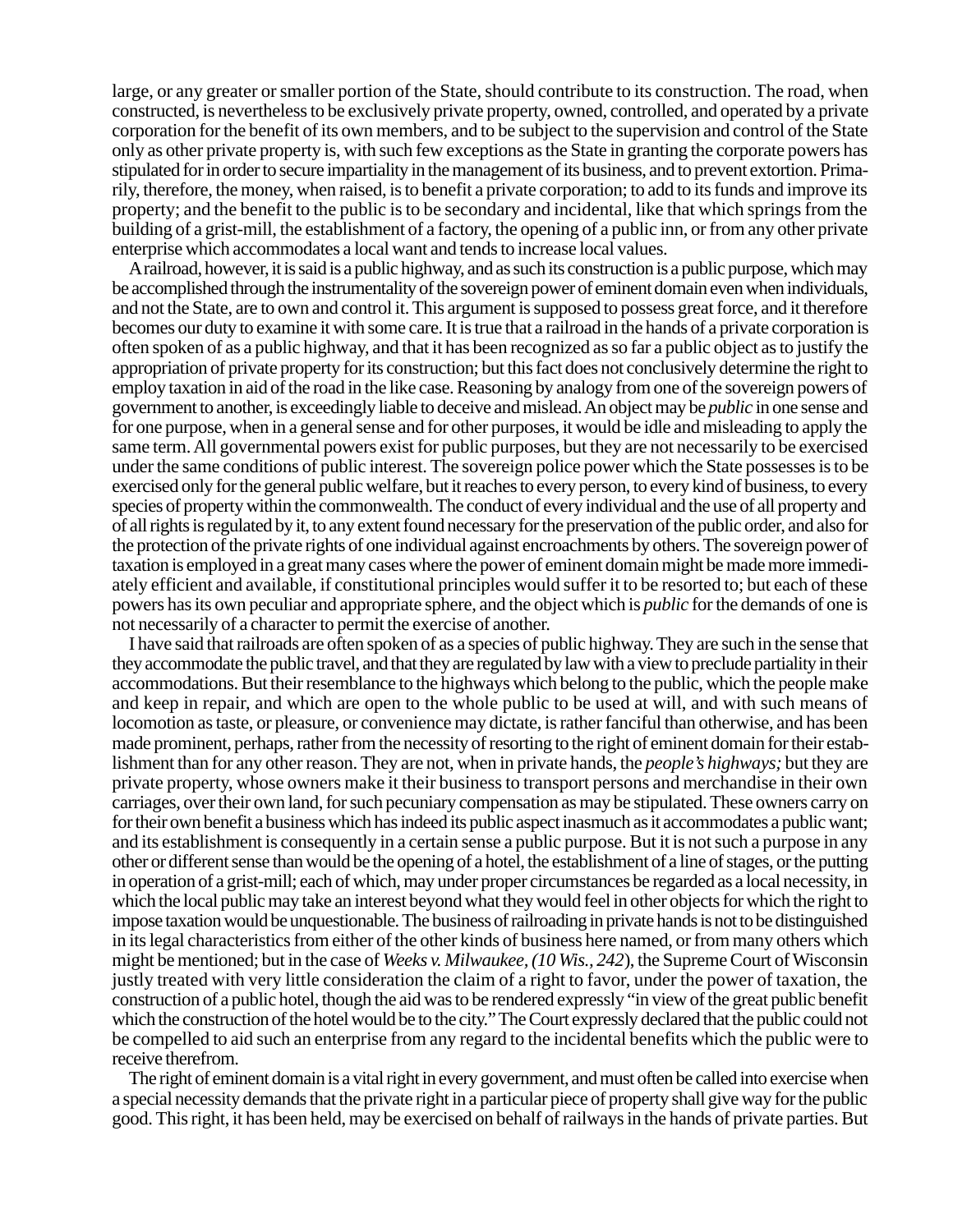there can be no doubt, I think, that this holding was a considerable modification of common law principles, though at the same time it must be admitted that it was on such strong grounds of necessity and policy, and in view of considerations so entirely new, as fully to excuse, and indeed to justify it. No principle was older, and none seemed better understood or more inflexible, than that one man's property could not be taken under the power of the government and transferred to another against the will of the owner; but the State nevertheless is allowed to do so in the case of railroads, under the guise of a convenient fiction, which treats a corporation managing its own property for its own profit, as merely a public convenience and agency. Nothing but an overriding public necessity could ever have led the courts to this judgment, for when the relations between the proprietors of a railroad and the public are examined, we perceive at once that the idea of agency in a legal sense is inadmissible. They are public agents in the same sense that the proprietors of many other kinds of private business are, and not in any other or different sense. To illustrate this I might draw many exact parallels, but a single one will be sufficient for our purpose. The Michigan Central Railroad Company makes a business of transporting persons and property over its road for the profit of its stockholders, but at rates which the State has regulated, and on the condition which the State has prescribed, of furnishing impartial accommodations. It does so, moreover, under a charter from the State, from which it derives its authority, and for this charter it has rendered, or is supposed to have rendered a compensation. The hackmen of Detroit make a business of transporting persons and property over shorter routes, for their own profit, and in like manner at rates which the law regulates, and on the like conditions of impartiality. To render the analogy closer, they are required to obtain a license from the public authorities to follow this calling, and for this license a fee is exacted. Like the railroad corporation they supply a public want, and if the former can be called a public agency, the latter, it must be conceded, are entitled to stand in the same category.

If we examine the subject critically, we shall find that the most important consideration in the case of eminent domain is the necessity of accomplishing some public good which is otherwise impracticable, and we shall also find that the law does not so much regard the means as the need. The power is much nearer akin to that of the public police than to that of taxation; it goes but a step further, and that step is in the same direction. Every man has an abstract right to the exclusive use of his own property for his own enjoyment in such manner as he shall choose; but if he should choose to create a nuisance upon it, or to do anything which would preclude a reasonable enjoyment of adjacent property, the law would interfere to impose restraints. He is said to own his private lot to the center of the earth, but he would not be allowed to excavate it indefinitely, lest his neighbor's lot should disappear in the excavation. The abstract right to make use of his own property in his own way is compelled to yield to the general comfort and protection of community, and to a proper regard to relative rights in others. The situation of his property may even be such that he is compelled to dispose of it, because the law will not suffer his regular business to be carried on upon it. A needful and lawful species of manufacture may so injuriously affect the health and comfort of the vicinity that it cannot be tolerated in a densely settled neighborhood; and therefore the owner of a lot in that neighborhood will not be allowed to engage in that manufacture upon it, even though it be his regular and legitimate business. The butcher, in the vicinity of whose premises a village has grown up, finds himself compelled to remove his business elsewhere, because his right to make use of his lot as a place for the slaughter of cattle has become inconsistent with the superior right of community to the enjoyment of pure air and the accompanying blessings and comforts. The owner of a lot within the fire limits of a city may be compelled to part with the property because he is unable to erect a brick or stone structure upon it, and the local regulations will not permit one of wood.

Eminent domain only recognizes and enforces the superior right of the community against the selfishness of individuals in a similar way. Every branch of needful industry has a right to exist, and community has a right to demand that it be permitted to exist, and if for that purpose a peculiar locality already in possession of an individual is essential, the owner's right to undisturbed occupancy must yield to the superior interest of the people. A railroad cannot go around the farm of every unwilling person, and the business of transporting persons and property for long distances by rail, which has been found so essential to the general enjoyment and welfare could never have existed if it were in the power of any unwilling person to stop the road at his boundary, or to demand unreasonable terms as a condition of passing him. The law interferes in these cases, and regulates the relative rights of the owner and of the community with as strict regard to justice and equity as the circumstances will permit. It does not deprive the owner of his property, but it compels him to dispose of so much of it as is essential on equitable terms. While, therefore, eminent domain establishes no industry, it so regulates the relative rights of all that no individual shall have it in his power to preclude its establishment..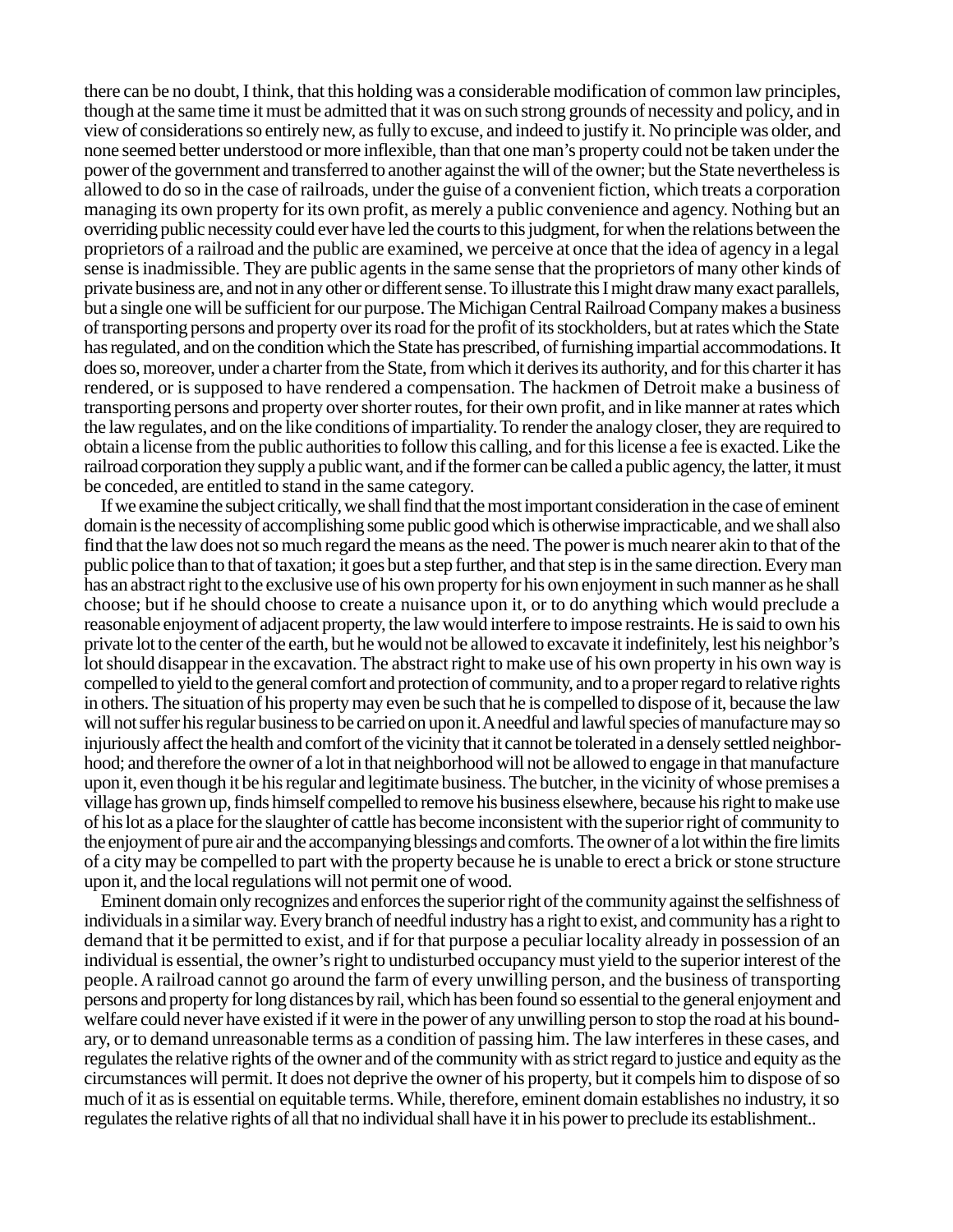It is proper, however, to add the remark, that even where the necessity is conceded, I do not understand that the right of eminent domain can be exercised on behalf of private parties or corporations, unless the State in permitting it reserves to itself a right to supervise and control the use by such regulations as shall ensure to the public the benefit promised thereby, and as shall preclude the purpose which the public had in view in authorizing the appropriation being defeated by partiality or unreasonably selfish action on the part of those who only on the ground of public convenience and welfare have been suffered to make the appropriation.

In the case of *Sadler v. Langham, 34 Ala, 311,* it was held by the Supreme Court of Alabama, that the right of eminent domain might be exercised on behalf of mills which ground grain for toll, and were compelled by law to render impartial service for all, when it could not be for other mills; and the distinction made is a very reasonable one. Except that the necessity is wanting, there would be the same justification for the condemnation of lands for stables for the public draymen of a city, as for a way for a railroad; the like power of regulating the use existing in each case, and the purpose in one being *public* in precisely the same sense as in the other.

But when we examine the power of taxation with a view to ascertain the purposes for which burdens may be imposed upon the public, we perceive at once that necessity is not the governing consideration, and that in many cases it has little or nothing to do with the question presented. Certain objects must of necessity be provided for under this power, but in regard to innumerable other objects for which the State imposes taxes upon its citizens, the question is always one of mere policy, and if the taxes are imposed, it is not because it is absolutely necessary that those objects should be accomplished, but because on the whole it is deemed best by the public authorities that they should be. On the other hand certain things of absolute necessity to civilized society the State is precluded, either by express constitutional provisions, or by necessary implication, from providing for at all; and they are left wholly to the fostering care of private enterprise and private liberality. We concede, for instance, that religion is essential, and that without it we should degenerate to barbarism and brutality; yet we prohibit the State from burdening the citizen with its support, and we content ourselves with recognizing and protecting its observance on secular grounds. Certain professions and occupations in life are also essential, but we have no authority to employ the public moneys to induce persons to enter them. The necessity may be pressing, and to supply it may be, in a certain sense, to accomplish a "public purpose;" but it is not a purpose for which the power of taxation may be employed. The public necessity for an educated and skillful physician in some particular locality may be great and pressing, yet if the people should be taxed to hire one to locate there, the common voice would exclaim that the public moneys were being devoted to a *private* purpose. The opening of a new street in a city or village may be of trifling public importance as compared with the location within it of some new business or manufacture but while the right to pay out the public funds for the one would be unquestionable, the other by common consent is classified as a private interest, which the public can aid as individuals if they see fit, while they are not permitted to employ the machinery of the government to that end. Indeed, the opening of a new street in the outskirts of city is generally very much more a matter of private interest than of public concern; so much so that the owner of the land voluntarily throws it open to the public without compensation; yet even in a case where the public authorities did not regard the street of sufficient importance to induce their taking the necessary action to secure it, it would not be doubted that the moment they should consent to accept it as a gift, the street would at once become a public object and purpose, upon which the public funds might be expended with no more restraints upon the action of the authorities in that particular, than if it were the most prominent and essential thoroughfare of the city.

By common consent also a large portion of the most urgent needs of society are relegated exclusively to the law of demand and supply. It is this in its natural operation, and without the interference of the government, that gives us the proper proportion of tillers of the soil, artisans, manufacturers, merchants and professional men, and that determines when and where they shall give to society the benefit of their particular services. However great the need in the direction of any particular calling, the interference of the government is not tolerated, because, though it might be supplying a public want, it is considered as invading the domain that belongs exclusively to private inclination and enterprise. We perceive, therefore, that the term "public purposes," as employed to denote the objects for which taxes may be levied, has no relation to the urgency of the public need, or to the extent of the public benefit which is to follow. It is, on the other hand, merely *a term of classification, to distinguish the object for which, according to settled usage, the government is to provide, from those which, by the like usage, are left to private inclination, interest or liberality.*

It creates a broad and manifest distinction—one in regard to which there need be neither doubt nor difficulty—between public works and private enterprises; between the public conveniences which it is the business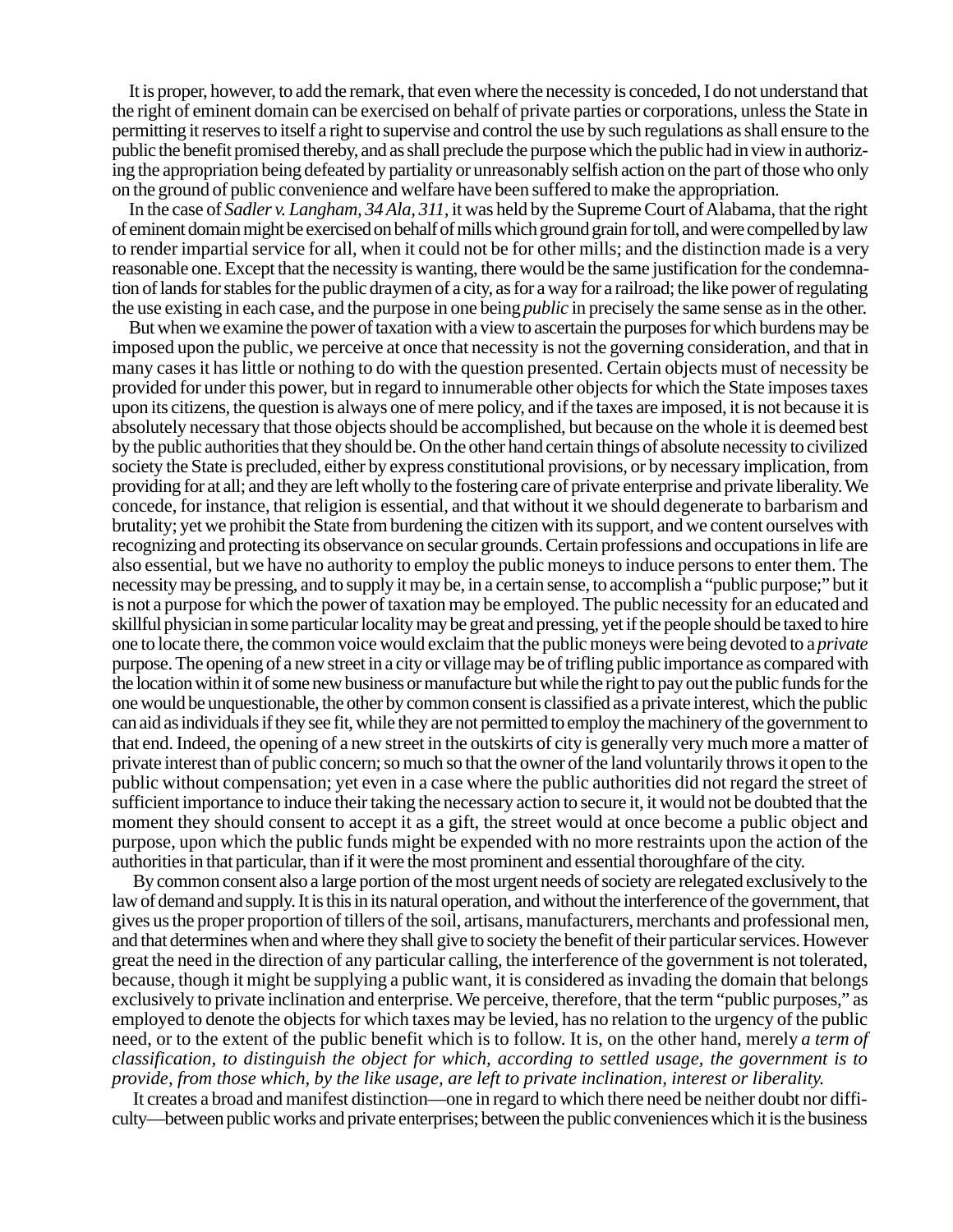of government to provide and those which private interest and competition will supply whenever the demand is sufficient. When we draw this line of distinction, we perceive immediately that the present case falls outside of it. It was at one time in this State deemed true policy that the government should supply railroad facilities to the traveling and commercial public, and while that policy prevailed, the right of taxation for the purpose was unquestionable. Our policy in that respect has changed; railroads are no longer public works, but private property; individuals and not the State own and control them for their own profit; the public may reap many and large benefits from them, and indeed are expected to do so, but only incidentally, and only as they might reap similar benefits from other modes of investing private capital. It is no longer recognized as proper or politic that the State should supply the means of locomotion by rail to the people, and this species of work is therefore remitted to the care of private enterprise, and cannot be aided by the public funds, any more than can any other private undertaking which in like manner falls outside the line of distinction indicated.

In the course of the argument of this case allusion was made to the power of the State to pay bounties. But it is not in the power of the State, in my opinion, under the name of bounty or under any other cover or subterfuge, to furnish the capital to set private parties up in any kind of business, or to subsidize their business after they have entered upon it. A bounty law of which this is the real nature is void, whatever may be the pretense on which it may be enacted. The right to hold out pecuniary inducements to the faithful performance of public duty in dangerous or responsible positions, stands upon a different footing altogether; nor have I any occasion to question the right to pay rewards for the destruction of wild beasts and other public pests; a provision of this character being a mere police regulation. But the discrimination by the State between different classes of occupations, and the favoring of one at the expense of the rest, whether that one be farming or banking, merchandising or milling, printing or railroading, is not legitimate legislation, and is an invasion of that equality of right and privilege which is a maxim in State government. When the door is once opened to it, there is no line at which we can stop and say with confidence that thus far we may go with safety and propriety, but no further. Every honest employment is honorable, it is beneficial to the public; it deserves encouragement. The more successful we can make it, the more does it generally subserve the public good. But it is not the business of the State to make discriminations in favor of one class against another, or in favor of one employment against another. The State can have no favorites. Its business is to protect the industry of all, and to give all the benefit of equal laws. It cannot compel an unwilling minority to submit to taxation in order that it may keep upon its feet any business that cannot stand alone. Moreover, it is not a weak interest only that can give plausible reasons for public aid: when the State once enters upon the business of subsidies, we shall not fail to discover that the strong and powerful interests are those most likely to control legislation, and that the weaker will be taxed to enhance the profits of the stronger. I shall not question the right of the people, by their Constitution, to open the door to such discriminations, but in this State they have not adopted that policy, and they have not authorized any department of the government to adopt it for them.

It scarcely seems necessary to say that what the State as a political community cannot do, in cannot require the inferior municipalities to do. When the case is found to stand entirely outside the domain of taxation, State burdens and township burdens are alike precluded; no township vote and no township majority, however large, can affect the principle; any single individual has a right to insist that the public do not own or control his property for the purpose of donations.

It may be proper to mention the maxim which is pressed upon our consideration, that the Legislature must pass upon the proper objects as well as the proper extent of taxation, not only in the case of the State at large, but in case also of the several municipal corporations. Those corporations certainly have no inherent power of taxation, but take only so much as the State shall see fit to allow, and under such restrictions as the Legislature may think proper to impose. I shall concede also that they are not left to their own option to exercise the power or to decline to exercise it; for as regards alike the general purposes of the State and those of more local concern, they are to tax as they are bidden, and may be compelled to obey the legislative will. The power of coercion and control is nevertheless to be exercised in view of and in subordination to those maxims of local self-government which pervade our whole system, and which preclude arbitrary and unaccustomed impositions, however desirable, in the opinion of the Legislature, the object to be attained may appear to be.

If the township of Salem can be required to tax itself in aid of the Detroit and Howell Railroad Company, it must be either *first,* on the ground of the incidental local benefit in the enhancement of values; or *second,* in consideration of the facilities which the road is to afford to the township for travel and business. The first ground is wholly inadmissible. The incidental benefit which any enterprise may bring to the public, has never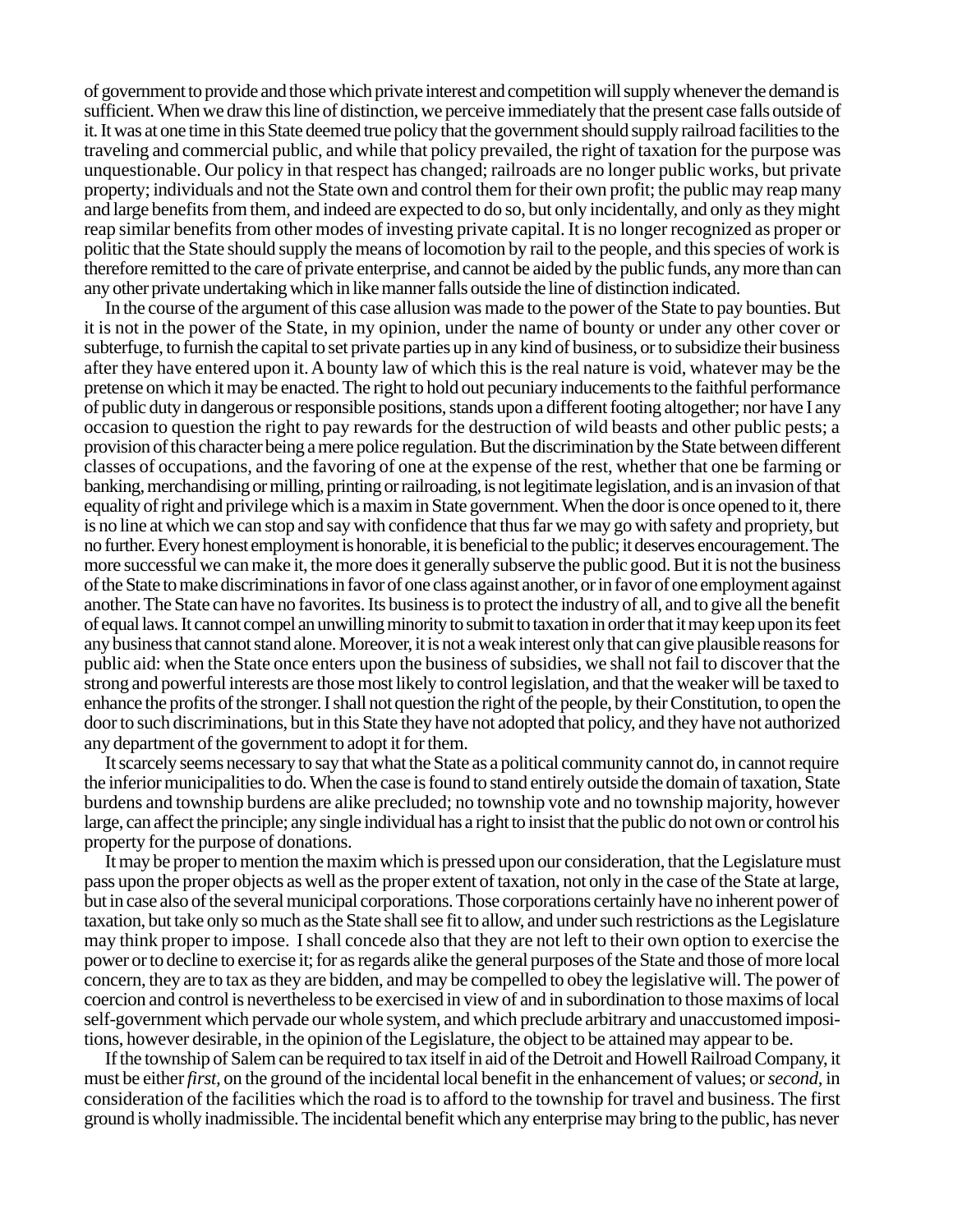been recognized as sufficient of itself to bring the object within the sphere of taxation. In the case of streets and similar public improvements, the benefits received by individuals have sometimes been accepted as a proper basis on which to apportion the burden; but in all such cases the power to tax is unquestionable, irrespective of the benefits. The question in such cases has not been of the right to tax, but of the proper basis of apportionment where the right was conceded.

The second ground is more plausible. To state the case in the form of a contract, it would stand thus: The township is to give or loan to the railroad company five per centum of its assessed valuation. In consideration whereof the railroad company agree to construct and operate their road, and to hold themselves ready at all times to give to the people of the township the facilities of travel and trade upon it, provided they will pay for such facilities the same rates which are to be charged to all other persons. In other words, the company agree, on being secured the sum mentioned, to take upon themselves the business of common carriers within the limits of the township.

If this consideration is sufficient in the case of common carriers, it must be sufficient also in the case of any other employment. There is nothing in the business of carrying goods and passengers which gives the person who conducts it a claim upon the public different in its nature from that of the manufacturer of the merchant. Neither is it of the least importance in a legal point of view that the carrier is usually a corporation, while the other kinds of business named are more commonly carried on by single individuals or partnerships. There are accidental circumstances, which may or may not exist in any particular case. But if the Legislature should pass an act providing that the township of Salem should give or loan a certain percentage of its taxable property to any merchant who will undertake to erect a store within the township, and hold himself ready at all times to sell goods therein to the people of the township on terms as favorable as those he would exact from others, he would be a bold man who should undertake to defend such legislation on constitutional principles. Yet the ease would possess all the elements of public interest which are to be found in the case before us; the public convenience would be subserved, and there would be a like tendency to increase local values. The difference in the cases would be in degree, and not in kind; and it would be easy to suggest enterprises as to which the comparison, even in degree, would not be to the advantage of the railroad. And when we have once determined that a municipal government can tax its citizens to make a donation to a railroad company, because of the incidental benefits expected from its operation, we do not go a single step further when we hold that it may use the public funds to erect a cotton or woolen factory, or a building suited to the manufacture of tobacco, and present it, on grounds of public benefit, to any person who will occupy it.

Such a case would not by any means be an extreme application of the principle contended for in the present proceeding. Newspapers are as much a public necessity as railroads. The city of Detroit contains several corporations which are carrying on the business of publishing such papers. Why should not the corporators, instead of furnishing from their own means the capital necessary to start themselves in business, have applied to the Legislature for an act authorizing the city to tax itself for that purpose? It is as difficult to make a success of a great newspaper as of a great railroad; the projectors do not more often make the business profitable to themselves; there are consequently all the same arguments to be advanced in favor of gratuities in their aid which are advanced here. We can go back to stage coaches as easily as we can dispense with the daily paper, which gives us the current new. It may be that, if this class of public benefactors were to be pensioned at the public expense, it would prove difficult for the Legislature to deal with the subject with entire impartiality; the political majority might regard those papers only as useful and deserving of encouragement which inculcated their own political views; but this would hardly be a question of law; and if they saw fit to allow those townships and cities which were disposed to do so, to vote aid to the party organs, the unwilling minority who did not believe in the benefits to be derived from such organs would be silenced by the decision we should render in favor of the present aid. The Legislature would have determined that the purpose was "public;" the need, in order to put an establishment upon a successful footing, would generally be very apparent and pressing; the benefits expected would be great, especially to the majority party, and we are not permitted to doubt that the local public, in very many cases, would sanction such legislation by voting the required aid. Newspapers are frequently started or aided by voluntary subscriptions when a concerted effort on the part of the subscribers would be very likely to induce the local majority to shoulder the voluntary burden upon the public. The farmer, the merchant, the manufacturer or the mechanic of the minority, who had been obliged when starting his own business to furnish his own capital, might think it unjust that he was now obliged to render compulsory aid in supplying the capital for the business of others, but the complaint would be unimportant if the majority could be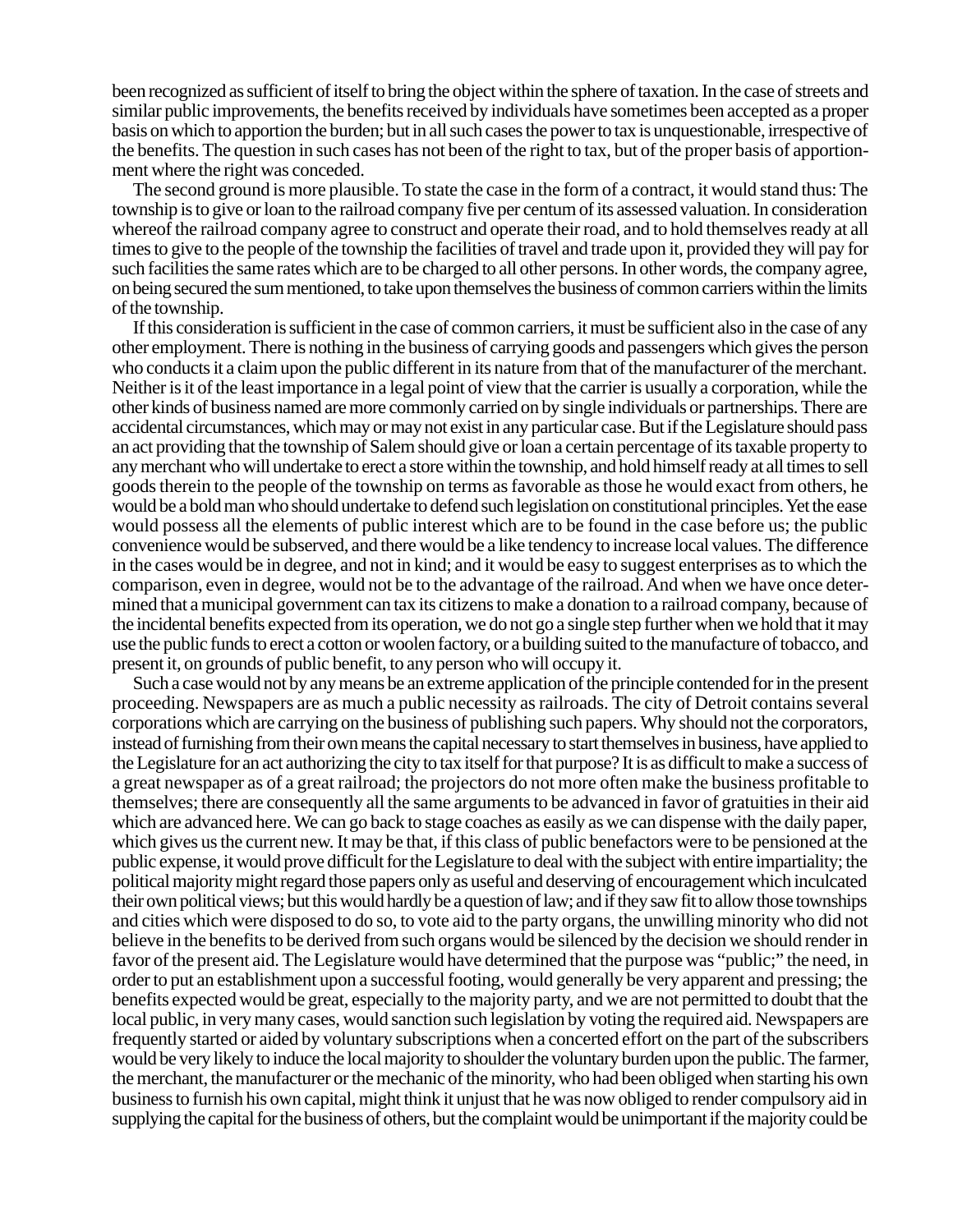induced to acquiesce, and with the peculiar facilities which the favored interest possesses for the control of the public sentiment, we cannot doubt that it would be quite as successful as the "public good" would require in securing legislative action and favorable local votes.

I have stated the case on behalf of the railroad as strongly as is possible, for I have assumed that the road is certain to be constructed and to be operated afterwards, though the act in question makes no very effectual provision to that end, and the railroad company demand the bonds without expecting to give any security that the township will ever receive the expected benefit from its expenditure. The opposition to this proceeding may be based, for aught we know, upon a conviction that the enterprise cannot succeed, and that the money must consequently be wasted; but I prefer not to consider the case in any other light than that which is most favorable to the relator; and I shall therefore assume that the Legislature have established all possible safeguards against loss or disappointment, and that those safeguards would prove effectual. And regarding the case in that light it rests in my view upon fallacies which are transparent, and upon doctrines which, followed to their legitimate results, will leave us wholly at sea as regards the objects of taxation, and will justify a resort to that measure for almost any private purpose which can be suggested.

It is said, however, that there is an overwhelming weight of authority in support of this species of legislation. This statement is very often made with great emphasis, but without a foundation proportioned to the energy with which it is repeated. There is indeed a considerable number of cases which, for diverse and irreconcilable reasons, have supported local taxation for objects of general interest, but many of these cases have not the least relevancy to the point here contested. Such cases for instance, as *Thomas v. Leland, (24 Wend., 65),* and *Merrick, v. Amherst, (12 Allen, 504),* where local communities on the ground of special local benefit, have been allowed or compelled to tax themselves in aid of the public works or buildings owned by the State, are not at all analogous. Where the State itself is to receive the benefit of the taxation, in the increase of its public funds or the improvement of its public property, there can be no doubt of the public character of the purpose. Such of the other judicial decisions as are best reasoned rest plainly upon the doctrine that the State, having within itself unlimited authority to aid works of internal improvement, may use its municipal bodies as its agencies for that purpose,—a doctrine which is precluded by express provision in the Constitution of this State. If we set aside these two classes of cases, very little real authority remains to support the doctrine contended for. The right to vote municipal aid to railroads has been vigorously disputed from the beginning, and many eminent jurists have always denied it. I regard with the utmost respect the courts which have preceded us in considering this question, but we should be willfully blind if we shut our eyes to the fact that there have always been circumstances surrounding the consideration of this subject which have not been favorable to a complete and unbiased expression of views. It is easy to follow an apparent authority without stopping to question its soundness, when the popular desire is in the same direction; and upon this subject there are repeated decisions which do not, by any new reasoning, or by any attempt to examine the subject on principle, add at all to the authority of those which preceded them. When cases follow in line for no better reason than because they have a case to follow, the authority is to be found in the first decision, and not by counting up the number in the line. The leading case upon the subject has been the Pennsylvania case of *Sharpless v. Mayor, etc., (21 Penn. St., 147),* and we read the result in the language of the same Court in a subsequent case. "We know," say the Court, "the history of these municipal and county bonds; how the Legislature, yielding to popular excitement about railroads authorized their issue, how grand jurors and county commissioners and city officers were moulded to the purposes of speculators; how recklessly railroad officers abused the overwrought confidence of the public, and what burdens of debt and taxation have resulted to the people. A moneyed security was thrown upon the market by the paroxysm of the public mind." *(Diamond v. Lawrence County, 37 Penn. St., 353.)* The learned judges were quite too sanguine when they declared that the like could never happen again; but we are not concerned with their prophecy so much as we are with their manifest consciousness that these evils have come from a perversion of the law. The best judgment of the legal profession, so far as I have been able to judge, has always been against the lawfulness of this species of railroad aid, and there has been a steady and persistent protest which no popular clamor could silence, against the decisions which support it. This protest has of late been growing stronger instead of fainter, and if the recent decisions alone are regarded, the authority is clearly with the protest. But whether this is so or not is not of controlling authority here. We are embarrassed by no decisions in this State, and are at liberty, therefore, to consider this question on principle; and when the legal principle which should govern a case stands out in bold relief, it is manifestly more in accord with a proper discharge of judicial duty that we should reach to it with directness, than that we should shut our